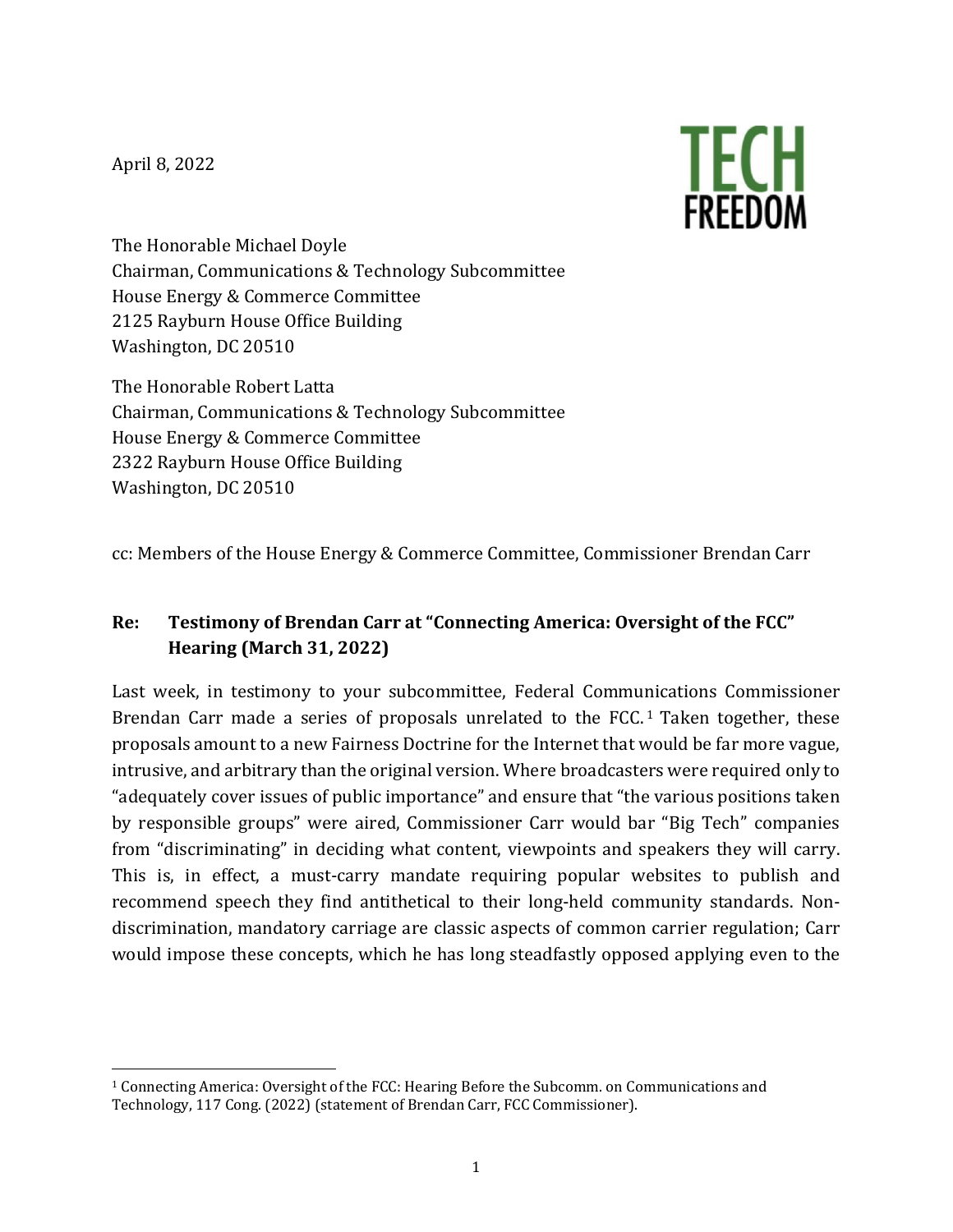<span id="page-1-5"></span>lowest layers of the Internet, to the applications layer of the Internet, where they are least applicable. [2](#page-1-0)

Commissioner Carr's proposals would violate the First Amendment. What the Supreme Court has said of newspapers is no less true of digital publishers: "compulsion to publish that which reason tells them should not be published is unconstitutional."<sup>[3](#page-1-1)</sup> His arguments also misunderstand Section 230's protections for content moderation. We write to clarify how both the First Amendment and Section 230 protect the editorial judgments of social media publishers as to what content, viewpoints, or speakers they will publish.

# **I. The First Amendment**

**CARR: a handful of corporations with state-like influence shape everything from the information we consume to the places we shop.[4](#page-1-2)**

## **FACT: Tech companies clearly aren't state actors, so unless the government coerces them to remove content, the First Amendment protects their editorial discretion.**

Concern about media consolidation and power is nothing new. In 1974, the Supreme Court noted that the "elimination of competing newspapers in most of our large cities, and the concentration of control of media that results from the only newspaper's being owned by the same interests which own a television station and a radio station" had "place[d] in a few hands the power to inform the American people and shape public opinion."[5](#page-1-3) Complaints about old media were strikingly similar to complaints made now about new media: "The abuses of bias and manipulative reportage are, likewise, said to be the result of the vast accumulations of unreviewable power in the modern media empires. … The First Amendment interest of the public in being informed is said to be in peril because the 'marketplace of ideas' is today a monopoly controlled by the owners of the market."[6](#page-1-4)

Yet even if all this were true, ruled the Court in *Miami Herald v. Tornillo*, it did not justify compelling newspapers to publish content they did not want to publish. Thus, the Court

<span id="page-1-0"></span><sup>2</sup> In the Open Society Institute's 7-layer model of the Internet, "net neutrality" regulation governs the deepest layers of the Internet (1—physical, 2—data link, and 3—network), while Carr's proposals involve the highest layer (7—applications). *See, e.g.*, Cloudflare, *What is the OSI Model?*,

https://www.cloudflare.com/learning/ddos/glossary/open-systems-interconnection-model-osi/

<span id="page-1-1"></span><sup>3</sup> Miami Herald Publishing Co. v. Tornillo, 418 U.S. 241, 255 (1974).

<span id="page-1-2"></span><sup>4</sup> Carr, *supra* note [1,](#page-0-1) at 6.

<span id="page-1-3"></span><sup>5</sup> *Id.* at 250.

<span id="page-1-4"></span><sup>6</sup> *Id.*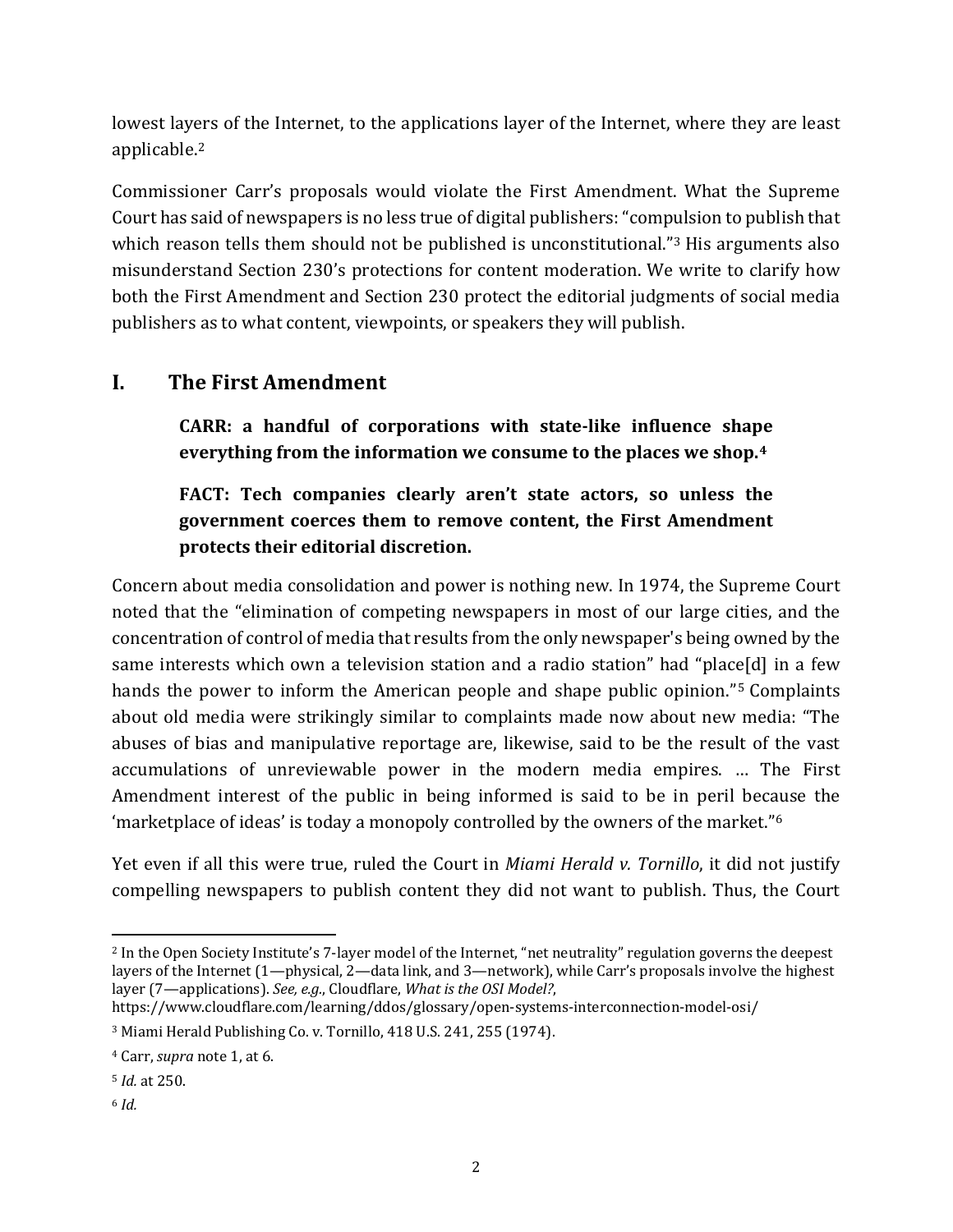struck down a 1913 state law that required newspapers to carry replies by any political candidates subject to attack by the newspaper. "The choice of material to go into a newspaper, and the decisions made as to limitations on the size and content of the paper, and treatment of public issues and public officials—whether fair or unfair—constitute the exercise of editorial control and judgment."[7](#page-2-0) Subsequent courts have recognized that even newspapers with "substantial" or "virtual" monopolies have a First Amendment right to refuse to carry content the government seeks to compel them to carry. [8](#page-2-1)

<span id="page-2-4"></span>Carr goes further than the critics of media consolidation in the 1970s. He alleges that "Big Tech" firms have "state-like influence." Such hyperbole trivializes what repressive states can do. Today, the Russian government is not merely banning critics of Vladimir Putin's "special military operation in Ukraine" from VK, the leading Russian social network; it is imprisoning those Russians who criticize Putin's war. When Twitter suspended the account of Fox News host Tucker Carlson for mocking Assistant Secretary of Health Dr. Rachel Levine, a transwoman, as Babylon Bee's "Man of the Year," the publisher of social media was not engaging in "censorship," as Carlson claimed.  $9$  Twitter was simply enforcing its policy against "targeting others with repeated slurs, tropes or other content that intends to dehumanize, degrade or reinforce negative or harmful stereotypes about a protected category. This includes targeted misgendering or deadnaming of transgender individuals."[10](#page-2-3) To equate what Twitter can do in removing content—only within the confines of its own platform—with what governments can do is absurd and insulting to the victims of repressive governments around the world.

Arguments about the power of social media publishers and other online services are often intended to evoke a sense that these private parties should be held to the constitutional limitations imposed on state actors, that is, the government. But the Supreme Court has recognized that private entities become state actors only in a "few limited circumstances":

<span id="page-2-0"></span><sup>7</sup> *Id.* at 258; *see also* Sinn v. The Daily Nebraskan, 829 F.2d 662 (8th Cir. 1987).

<span id="page-2-1"></span><sup>8</sup> Eugene Volokh & Donald Falk*, Google: First Amendment Protection for Search Engine Search Results*, 8 J.L. ECON. & POL'Y 883, 896 (2012) ("the Ninth Circuit has concluded that even a newspaper that was plausibly alleged to have a 'substantial monopoly' could not be ordered to run a movie advertisement that it wanted to exclude, because '[a]ppellant has not convinced us that the courts or any other governmental agency should dictate the contents of a newspaper.' *Associates & Aldrich Co. v. Times Mirror Co.*, 440 F.2d 133, 135 (9th Cir. 1971). And the Tennessee Supreme Court similarly stated that, '[n]ewspaper publishers may refuse to publish whatever advertisements they do not desire to publish and this is true even though the newspaper in question may enjoy a virtual monopoly in the area of its publication.' *Newspaper Printing Corp. v. Galbreath*, 580 S.W. 2d 777, 779 (Tenn. 1979).").

<span id="page-2-2"></span><sup>9</sup> Caleb Howe, *Tucker Carlson Tweet on Babylon Bee Suspension Over Rachel Levine Tweet Now Also Removed by Twitter*, MEDIAITE (Mar. 23, 2022, 5:54 PM), https://www.mediaite.com/politics/tucker-carlson-tweet-onbabylon-bee-suspension-over-rachel-levine-tweet-now-also-removed-by-twitter/.

<span id="page-2-3"></span><sup>10</sup> Hateful Conduct Policy, TWITTER, https://help.twitter.com/en/rules-and-policies/hateful-conduct-policy.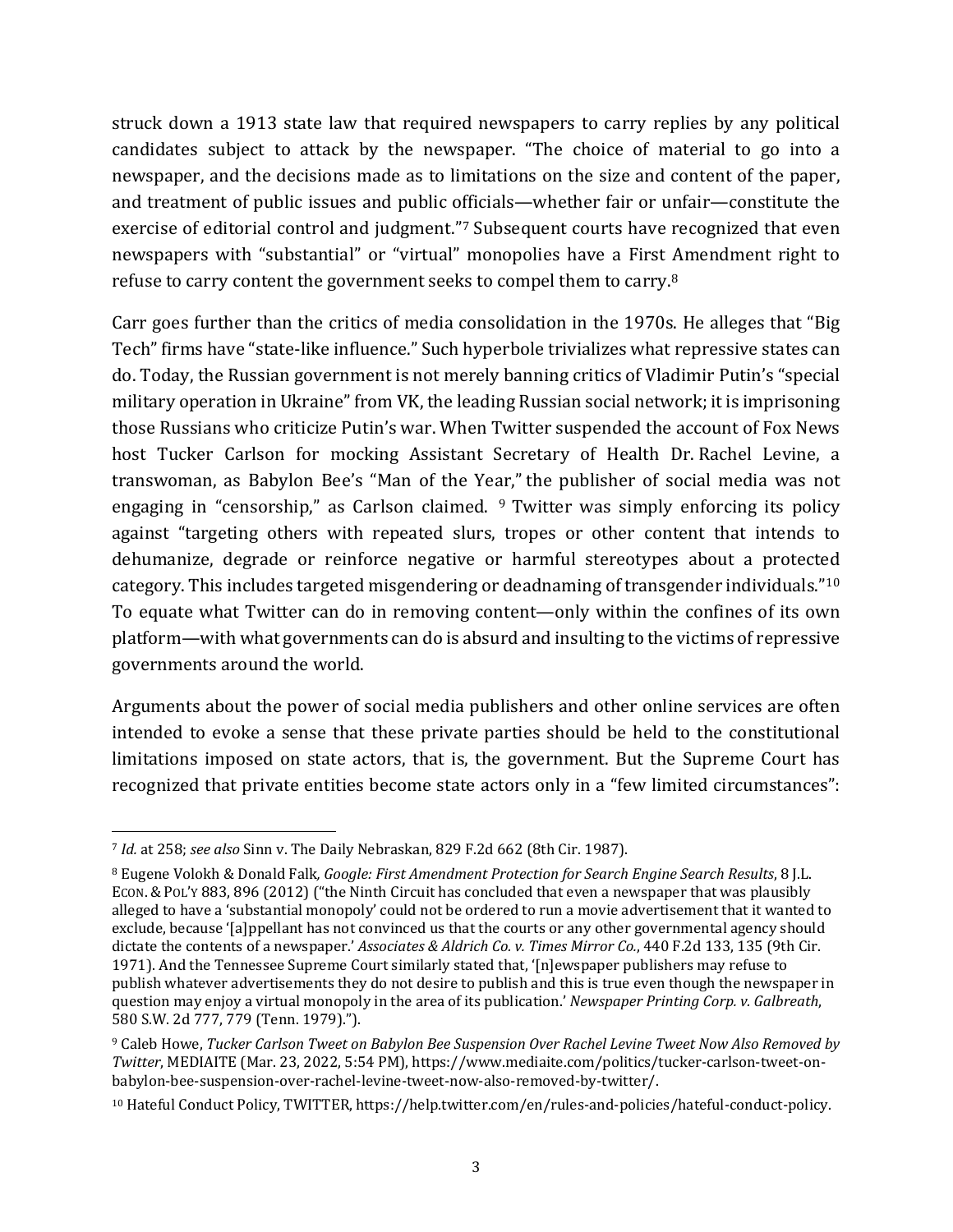"(i) when the private entity performs a traditional, exclusive public function; (ii) when the government compels the private entity to take a particular action; or (iii) when the government acts jointly with the private entity."[11](#page-3-0) In a case involving public access cable channels, the Court ruled that "merely hosting speech by others is not a traditional, exclusive public function and does not alone transform private entities into state actors subject to First Amendment constraints."[12](#page-3-1)

Courts have routinely applied this principle to social media platforms, holding them to be private actors owing no First Amendment obligations to users or the public. In February 2020, for example, the U.S. Court of Appeals for the Ninth Circuit ruled that YouTube was not a state actor and therefore could not possibly have violated the First Amendment rights of the conservative YouTube channel Prager University by flagging some of its videos for "restricted mode," which parents, schools, and libraries can turn on to limit children's access to sensitive topics.[13](#page-3-2)

If a plaintiff can prove that the government forced or coerced a social media company to remove specific content or ban a specific user, that might constitute state action adequate to trigger the First Amendment. But the bar for such coercion is high. For example, in 1985 a deputy county attorney in Arizona threatened to prosecute a telephone company if it did not terminate a customer offering sexual pay-per-call services. [14](#page-3-3) The U.S. Court of Appeals for the Ninth Circuit found the government, with its threat of criminal prosecution, "exercised coercive power" over the company, thereby transforming its termination of the customer's account into state action.[15](#page-3-4) But while it is arguably unseemly and inappropriate for government officials to suggest, request, or state a preference for particular content moderation policies and actions, the cases brought thus far have been far afield from the level of coercion presented by a direction "to a specific entity to take a specific [unconstitutional] action against a specific person."[16](#page-3-5)

Nor does Section 230's immunization of content moderation decisions transform those decisions into state action. Plaintiffs and commentators have argued that Section 230 "encourages" social media publishers to "censor" content in ways that the government itself

<span id="page-3-1"></span><span id="page-3-0"></span><sup>&</sup>lt;sup>11</sup> Manhattan Community Access Corp. v. Halleck, 139 S. Ct. 1921 (2019). <sup>12</sup> *Id*.

<span id="page-3-2"></span><sup>13</sup> Prager Univ. v. Google LLC, 951 F.3d 991 (9th Cir. 2020).

<span id="page-3-3"></span><sup>14</sup> Carlin Commc'ns. v. Mountain States Tel. & Tel. Co., 827 F.2d 1291 (1987).

<span id="page-3-4"></span><sup>15</sup> *Id.* at 1295.

<span id="page-3-5"></span><sup>16</sup> *See, e.g.*, Children's Health Defense v. Facebook Inc., No. 20-cv-05787-SI (N.D. Cal. Jun. 29, 2021) (holding that Facebook was not transformed into a state actor simply because government actors pressured it to remove "vaccine misinformation" and hinted towards legislative reform to reporters).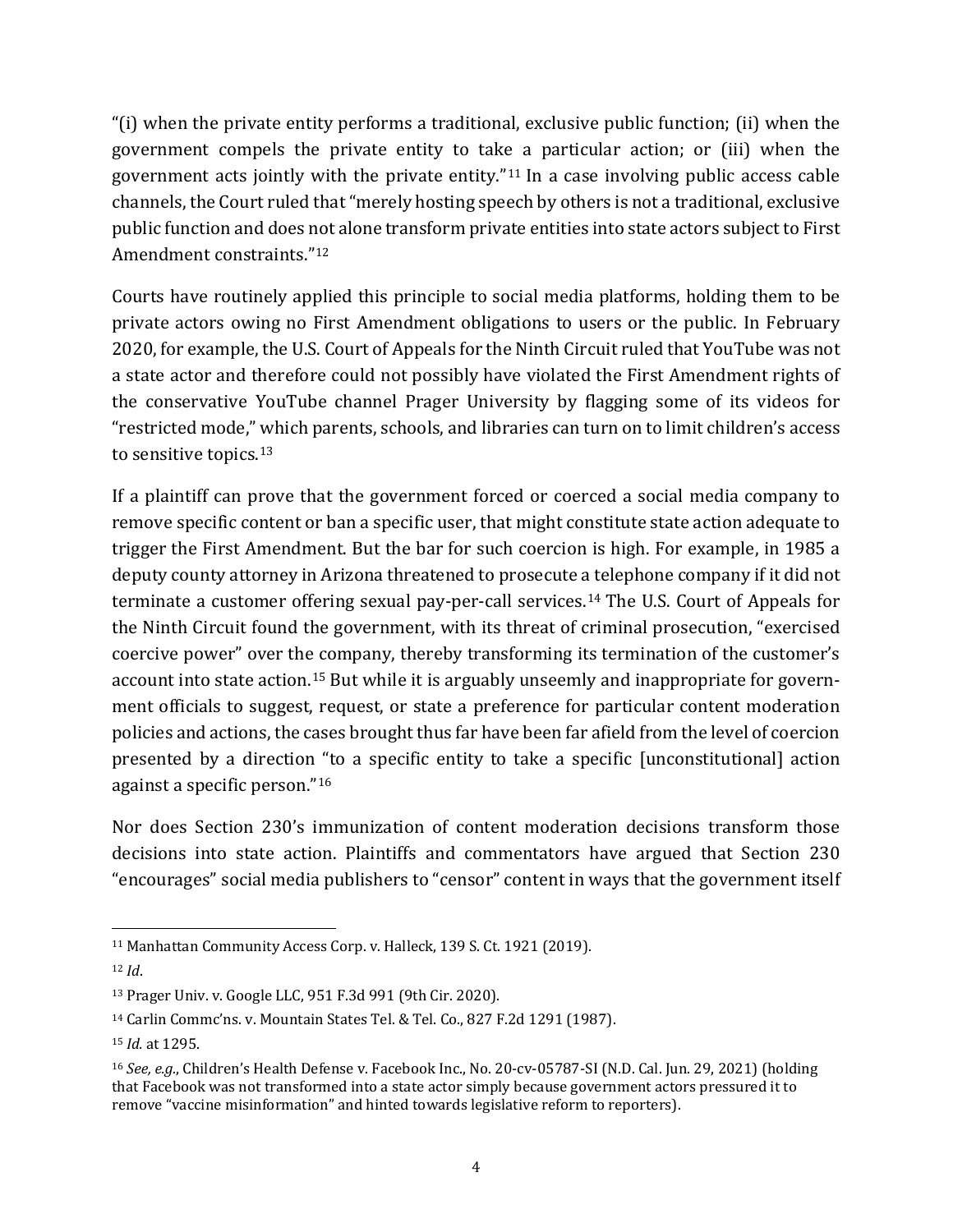could not, creating state action and thus First Amendment violations. In support they often cite to the Supreme Court's decision in *Skinner v. Railway Labor Executives' Association*.[17](#page-4-0) In *Skinner*, the Court held that a federal regulation enabling railroads to conduct certain breath and urine tests on employees created a cognizable Fourth Amendment claim because the ostensibly private testing was not "primarily the result of private initiative."[18](#page-4-1) Underpinning the Court's decision was the excessive government interest and coercion; the government retained access to samples and test results, the railroads were prohibited from divesting themselves of the testing authority through collective bargaining, and the regulations mandated removal from duty of employees who refused testing. Courts distinguishing *Skinner* from challenges to Section 230 and content moderation decisions have correctly explained that Section 230 is a permissive law that takes no position on whether or what content moderation should be done. Rather, the law simply broadens the ability of social media publishers to make those decisions for themselves and therefore does not create state action or First Amendment violations. [19](#page-4-2)

The law in this matter is clear and well-established: private Internet services are not government actors, their products are not public forums for First Amendment purposes, and absent extraordinary circumstances not present in any of the cases decided to date, their moderation decisions do not bear the imprimatur, or liability as an action of, the government.

**CARR: These corporate behemoths are not merely exercising market power; they are abusing dominant positions. … Indeed, it is hard to imagine another industry where a greater gap exists between power and accountability.[20](#page-4-3)**

# **FACT: Neither traditional nor new media are immune from antitrust law, but antitrust plaintiffs can sue only for business practices, not editorial "bias."**

In a landmark 1945 decision, the Supreme Court held that the First Amendment did not bar an antitrust suit against the Associated Press and some of its member newspapers.[21](#page-4-4) The

<span id="page-4-0"></span><sup>17</sup> 489 U.S. 602 (1989).

<span id="page-4-1"></span><sup>18</sup> *Id.* at 615.

<span id="page-4-2"></span><sup>19</sup> *See, e.g.*, Divino Grp. v. Google LLC, No. 19-cv-04749 at \*9–10 (N.D. Cal. Jan. 6, 2021) ("Unlike the regulations in *Skinner*, Section 230 does not require private entities to do anything, nor does it give the government a right to supervise or obtain information about private activity. Furthermore, nothing in the SAC suggests that any governmental actor has actively encouraged, endorsed, or participated in particular conduct by YouTube.").

<span id="page-4-3"></span><sup>20</sup> Carr, *supra* note [1,](#page-0-1) at 6.

<span id="page-4-4"></span><sup>21</sup> Associated Press v. United States, 326 U.S. 1 (1945).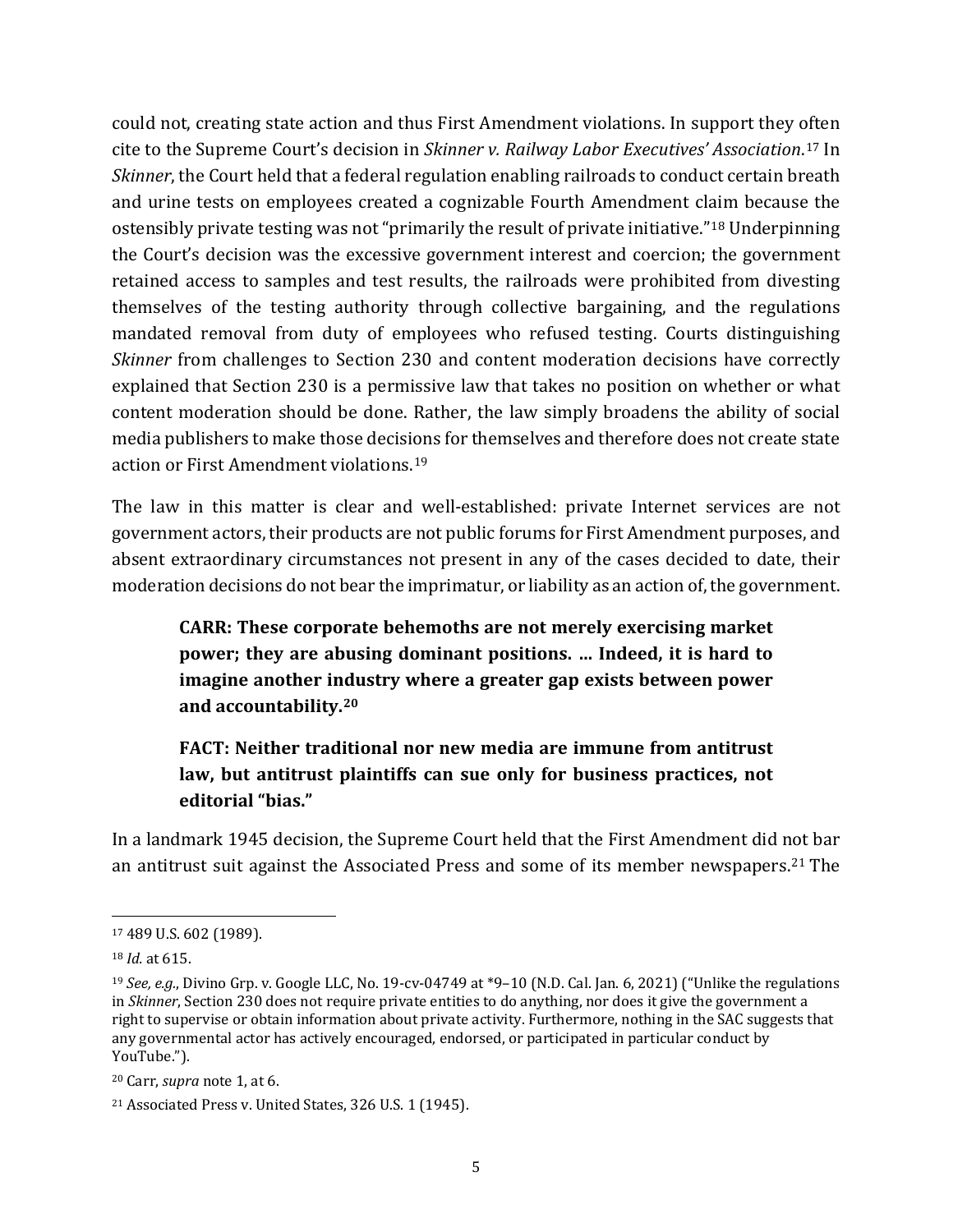venerable press pool was accused of operating like a cartel: member newspapers could veto potential competitors in their local markets from joining the association, denying them access to the reporting made available by member newspapers exclusively to other member papers. "The fact that the publisher handles news while others handle food does not," wrote the Court, "afford the publisher a peculiar constitutional sanctuary in which he can with impunity violate laws regulating his *business practices*."[22](#page-5-0)

But therein lies the rub: while the First Amendment does not protect the "business practices" of media companies from general business regulation, it *does* protect their editorial discretion, as in *Tornillo*. In *Lorain Journal* (1951), the Court ruled that a newspaper could be sued when it refused to carry ads from local advertisers who refused to join in a boycott of a new radio station. [23](#page-5-1) Because the refusal to carry ads rested not on the nature of their content but on the whether the advertiser did business with a rival, this tactic was clearly a "business practice" subject to economic regulation. But the flipside is also true: "[t]he *Lorain Journal Co.* rule … does not authorize restrictions on a speaker's editorial judgment about what content is more valuable to its readers."[24](#page-5-2) Thus, if a newspaper refused to carry ads from local advertisers because the ads were racially insensitive, or if a newspaper vetoed another newspaper from joining the Associated Press because the applicant was owned by the Ku Klux Klan, the First Amendment would protect such editorial judgments.

<span id="page-5-5"></span>The difference lies in the level of constitutional scrutiny: in cases involving editorial judgments, the courts apply "heightened" scrutiny rather than the "rational basis" review, the lowest level of scrutiny, under which most constitutional challenges to economic or business regulations are assessed. [25](#page-5-3)

**CARR: Congress as well as state governments have long and lawfully applied certain antidiscrimination obligations to corporations, including in appropriate cases where those laws regulate a corporation's decision about what speech to carry.[26](#page-5-4)**

**FACT: The courts have upheld must-carry mandates only in cases that did not involve strict scrutiny, which the courts will apply here.**

<span id="page-5-0"></span><sup>22</sup> 326 U.S. at 7.

<span id="page-5-1"></span><sup>23</sup> Lorain Journal Co. v. United States, 342 U.S. 143, 152, 155 (1951).

<span id="page-5-2"></span><sup>24</sup> Volokh & Falk, *supra* not[e 8,](#page-2-4) at 896 (emphasis added) ("[T]he First Amendment does not allow antitrust claims to be predicated solely on protected speech.").

<span id="page-5-3"></span><sup>25</sup> *See* Williamson v. Lee Optical, Inc., 348 U.S. 483 (1955).

<span id="page-5-4"></span><sup>26</sup> Carr, *supra* note [1,](#page-0-1) at 7.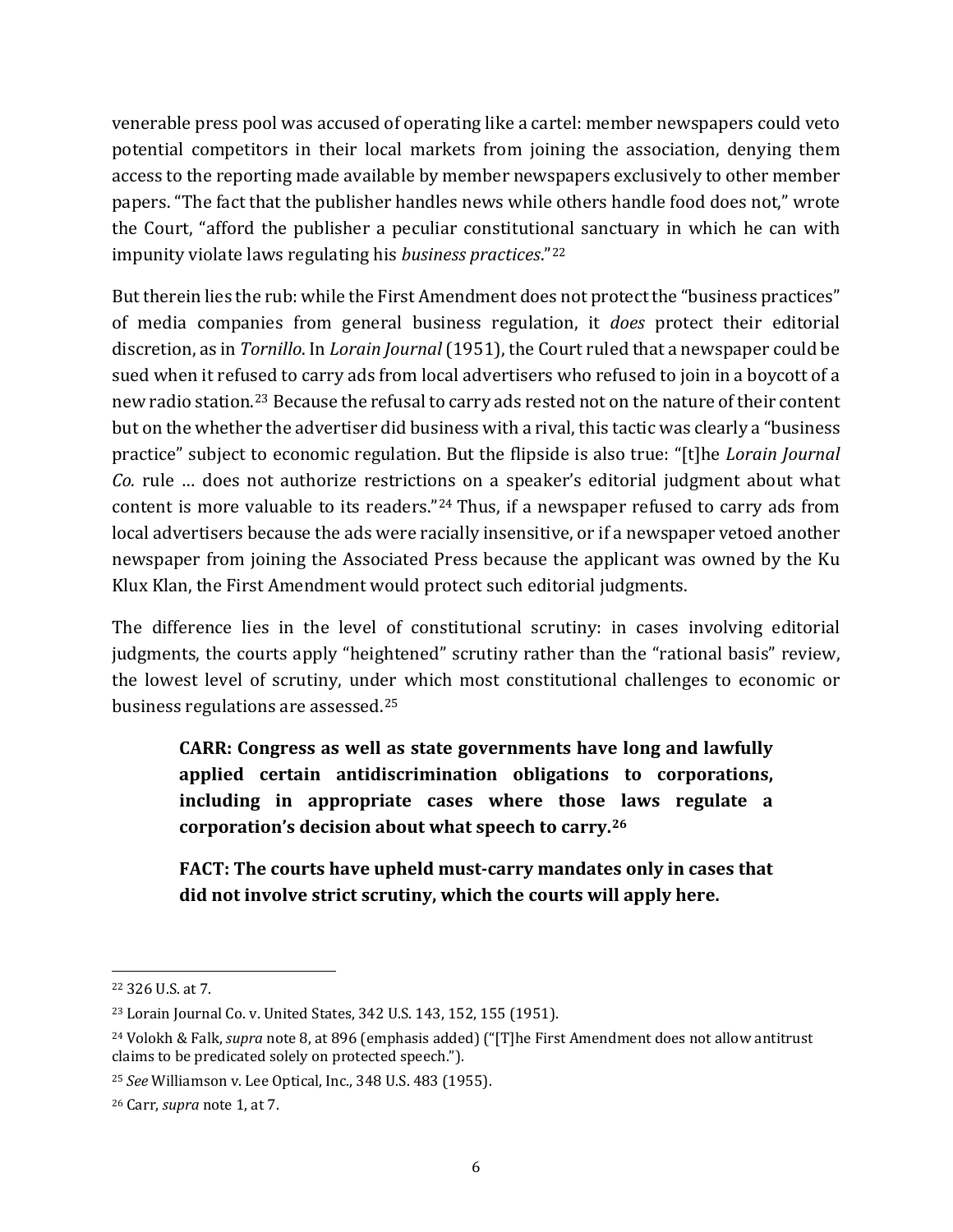Under *Tornillo*, must-carry mandates are generally unconstitutional. Only in exceptional circumstances justifying lower levels of scrutiny has the Supreme Court upheld such mandates for other media. Most notably, *Turner Broadcasting v. FCC* (1994) upheld provisions of the 1992 Cable Act providing that cable companies "must carry" local broadcasters' channels for free.[27](#page-6-0) The *Turner* Court rejected the government's arguments that rational basis review should apply, as in *Associated Press* and *Lorain Journal*. Those cases involved "a law of general application" but "laws that single out the press, or certain elements thereof, for special treatment 'pose a particular danger of abuse by the State,' and so are always subject to at least some degree of heightened First Amendment scrutiny."[28](#page-6-1) On the other hand, the Court also rejected cable operators' arguments that strict scrutiny (the highest level of scrutiny) should apply because, in giving some broadcasters a right to cable carriage, the law favored their speech over the cable providers'. [29](#page-6-2) Instead, the majority nonetheless concluded that the law was not content-based and therefore applied only intermediate scrutiny.[30](#page-6-3)

The most important fact justifying the *Turner* Court's decision not to apply strict scrutiny what the cable operators did *not* say: they never objected to any content or viewpoints expressed in the broadcasters' programming. Rather, as the majority noted, the law "interfere[d] with cable operators' editorial discretion by compelling them to offer carriage to a certain minimum number of broadcast stations," which caused them to suffer an *economic* loss. [31](#page-6-4) That cable operators never objected to the content of broadcast channels is unsurprising. Broadcast content is usually highly sanitized—policed by the FCC for indecency and by broadcasters themselves for anything that might offend advertisers targeting mass audiences, including young children. More recently, in *Manhattan Community Access Corp. v. Halleck* (2019), the Court expressly declined to address the constitutionality of forcing cable operators to carry content or viewpoints they find objectionable. [32](#page-6-5) Such a case would be altogether different from, and harder than, *Turner*.

But to complain about the "political bias" of "Big Tech" is to concede the essential point: when social media publishers moderate content, they make editorial judgments based on content and viewpoint. Cable companies refused to carry some channels because they had limited capacity and wanted to carry those channels for which subscribers would pay the most.

<span id="page-6-0"></span><sup>27</sup> 512 U.S. 622**.**

<span id="page-6-1"></span><sup>&</sup>lt;sup>28</sup> *Id.* at 641 (quoting Arkansas Writers' Project, Inc. v. Ragland, 481 U.S. 221, 228 (1987)).

<span id="page-6-2"></span><sup>29</sup> *Id.* at 653.

<span id="page-6-3"></span><sup>30</sup> *Id.* at 662.

<span id="page-6-4"></span><sup>31</sup> *Id.* at 644.

<span id="page-6-5"></span><sup>32</sup> Manhattan Community Access Corp. v. Halleck, 139 S. Ct. 1921, 1931 (2019).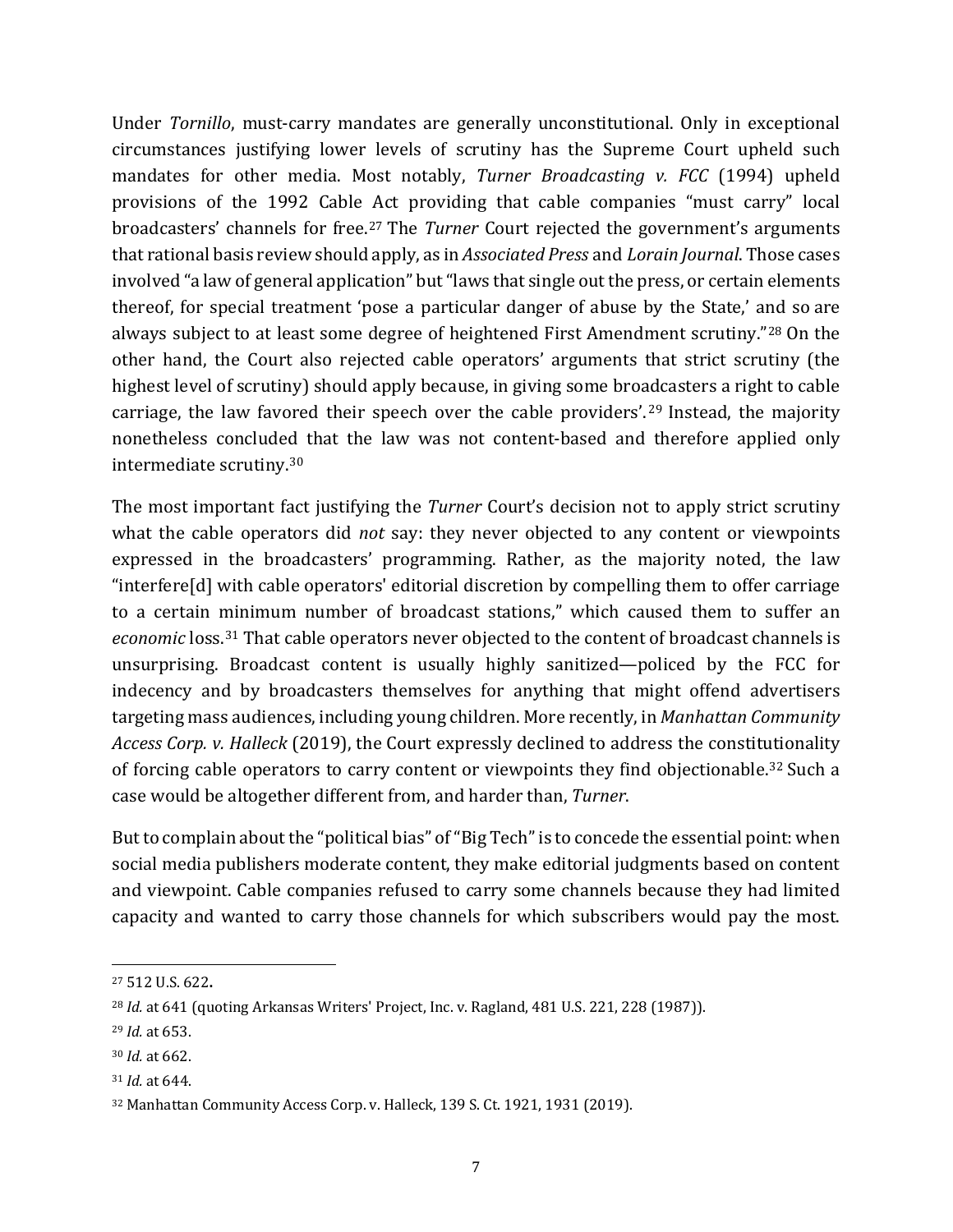Because cable operators were making editorial decisions based on purely economic grounds rather than content or viewpoint, "no aspect of the must-carry provisions would cause a cable operator or cable programmer to conclude that 'the safe course is to avoid controversy'"[33](#page-7-0) and refrain from making those judgments. By contrast, the entire purpose of proposed must-carry mandates for social media publishers is to force companies to "avoid controversy": to force them not to moderate content they would otherwise take down for fear of being sued. The kind of editorial interference in the two cases could hardly be more different.

Social media and cable also differ profoundly in what consumers expect. A second reason *Turner* did not apply strict scrutiny was its conclusion that forcing cable companies to carry local broadcasters' channels would not "force cable operators to alter their own messages to respond to the broadcast programming they are required to carry."[34](#page-7-1) Noting that the FCC had first instituted some form of must-carry mandate in 1966,<sup>[35](#page-7-2)</sup> the Supreme Court concluded: "Given cable's long history of serving as a conduit for broadcast signals, there appears little risk that cable viewers would assume that the broadcast stations carried on a cable system convey ideas or messages endorsed by the cable operator." [36](#page-7-3) Thus, cable companies were not compelled to try to disclaim association with broadcast content.

Users cannot reasonably expect social media publishers to operate as pure conduits, but they can and do associate websites with the content they allow. Social media publishers have *always* curated participation in their communities. "You agree not to use the Web site," Facebook's terms of service said in 2005, to post "any content that we deem to be harmful, threatening, abusive, harassing, vulgar, obscene, hateful, or racially, ethnically or otherwise objectionable."[37](#page-7-4) Indeed, one can go back much further than that. As early as 1990, Prodigy, one of the first social networks, made its curation function a central part of its marketing appeals. "'We make no apology for pursuing a value system that reflects the culture of the millions of American families we aspire to serve," it declared.<sup>38</sup> "'Certainly no responsible newspaper does less when it chooses the type of advertising it publishes, the letters it prints, the degree of nudity and unsupported gossip its editors tolerate.'"[39](#page-7-6)

<span id="page-7-0"></span><sup>33</sup> *Id.* at 655 (quoting *Tornillo*, 418 U.S. at 257).

<span id="page-7-1"></span><sup>34</sup> *Id.* at 655.

<span id="page-7-2"></span><sup>35</sup> *See* United States v. Midwest Video Corp., 406 U.S. 649, 653 (1972).

<span id="page-7-3"></span><sup>36</sup> Turner Broad. Sys., Inc. v. FCC, 512 U.S. 622, 655 (1994).

<span id="page-7-4"></span><sup>37</sup> Wayback Machine, *Facebook Terms of Use*, https://bit. ly/3w1gYC5 (Nov. 26, 2005).

<span id="page-7-5"></span><sup>38</sup> Stratton Oakmont, Inc. v. Prodigy Servs., 1995 WL 323710 at \*3 (N.Y. Sup. Ct. May 24, 1995).

<span id="page-7-6"></span><sup>39</sup> *Id.*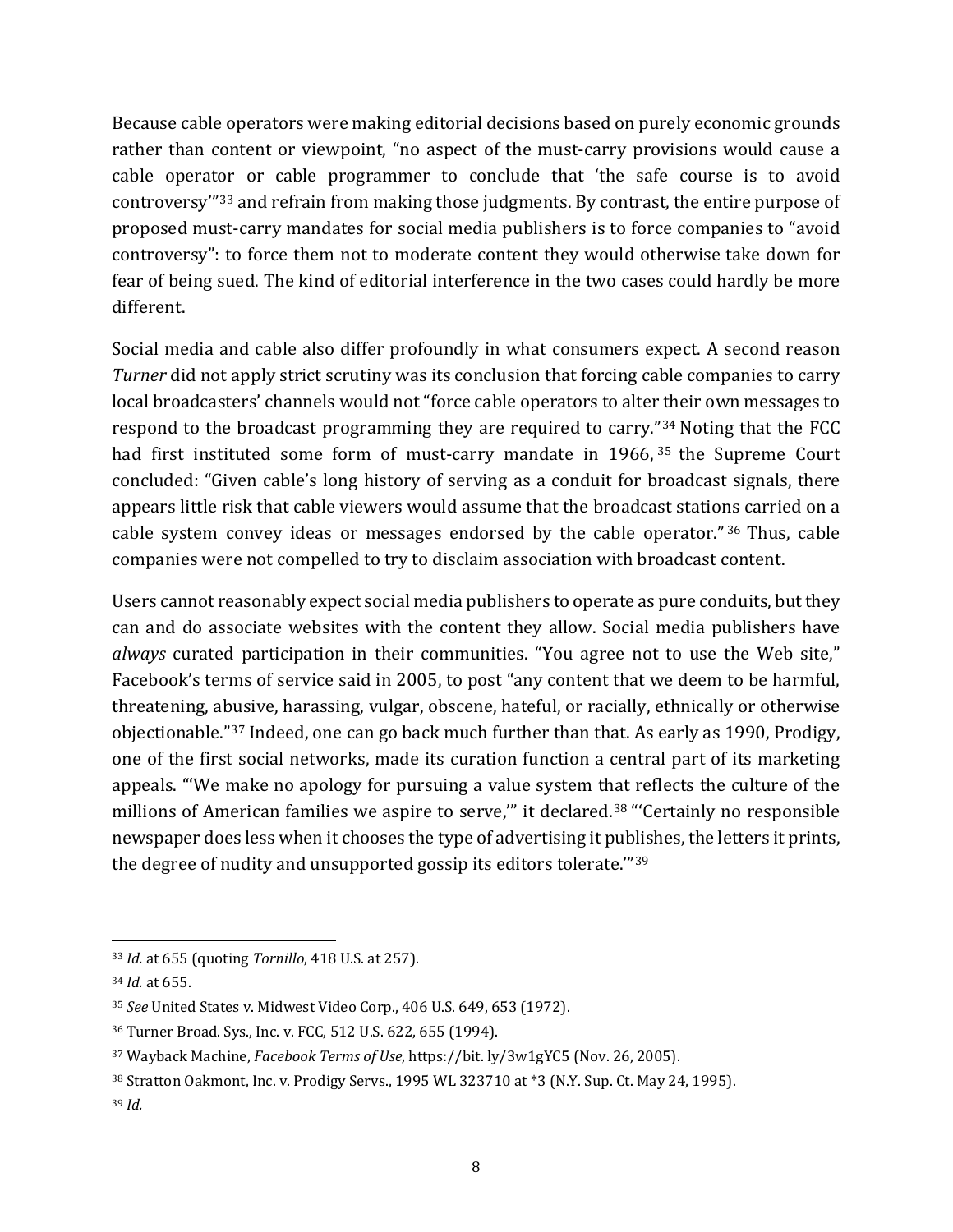Like newspapers, and unlike telephone networks, social media publishers are increasingly held accountable for the consequences of the speech they carry—in large part because, unlike the generally *private* conversations facilitated by telephone networks (telephony being the quintessential common carrier communications service), social media carry very public conversations. Social media sites are regularly boycotted by users—and, increasingly, by advertisers,<sup>[40](#page-8-0)</sup> under growing pressure from their own investors<sup>[41](#page-8-1)</sup>—for refusing to take down objectionable content. This is business reality for Facebook, as reflected in the multiple references in its most recent quarterly report to "risk factors" related to how the company's handling of content is perceived.<sup>[42](#page-8-2)</sup> In Facebook's last quarterly earnings call, CEO Mark Zuckerberg spent most of his time explaining how the company would handle misinformation about the then-impending election.<sup>[43](#page-8-3)</sup> Such pressures are not fundamentally different in kind from the pressures newspapers face. This is no accident; both new media and traditional publishers rely on the same essential business model: convincing advertisers to trust that their brands will not be tarnished by association with the content it appears next to. If anything, the challenge is far greater for new media publishers: publishing content created by users at the vast scale of the Internet and without, in general, prior editorial review inevitably results in content that, without moderation, would alienate advertisers who do not want their brands associated with, say, abuse of other users, denial of the Holocaust, Russian government propaganda and the like. In short, social media publishers already struggle to disassociate themselves from objectionable content even more than in *Tornillo*, while *Turner* involved companies that felt no such pressure.

*Turner* rested in part on *PruneYard* (1980), where the Supreme Court upheld a provision of the California constitution that compelled shopping malls to allow pamphleteering on their property. Critically, mall owners could "expressly disavow any connection with the message by simply posting signs in the area where the speakers or handbillers stand."[44](#page-8-4) But there's nothing "simple" about online disclaimers. A general disclaimer, as evidenced by the regular

<span id="page-8-0"></span><sup>40</sup> Afdel Aziz, *Facebook Ad Boycott Campaign 'Stop Hate For Profit' Gathers Momentum And Scale: Inside The Movement For Change*, FORBES (June 24, 2020), https://www.forbes.com/sites/afdhelaziz/2020/06/24/ facebook-ad-boycott-campaign-stop-hate-for-profit-gathers-momentum-and-scale-inside-the-movement-forchange/?sh=66b595501668.

<span id="page-8-1"></span><sup>41</sup> *Shareholders Target Social Media Ad Buyers Over Civil Rights Concerns for First Time*, OPENMIC (Jan. 15, 2021), [https://www.openmic.org/news/home-depot-omnicom-advertising-resolution.](https://www.openmic.org/news/home-depot-omnicom-advertising-resolution) 

<span id="page-8-2"></span><sup>42</sup> Facebook, Inc., Quarterly Report (Form 10-Q) (Sep. 30, 2020), https://d18rn0p25nwr6d.cloudfront.net/CIK-0001326801/518957aa-c936-455b-8ba0- 9743ca4c3855.pdf#page=53.

<span id="page-8-3"></span><sup>43</sup> Facebook, Inc. (FB) Third Quarter 2020 Results Conference Call October 29, 2020, transcribed at https://s21.q4cdn.com/399680738/files/doc\_financials/2020/q3/FB-Q3-2020-Earnings-Call-Transcript.pdf.

<span id="page-8-4"></span><sup>44</sup> PruneYard Shopping Center v. Robins, 447 U.S. 74 (1980).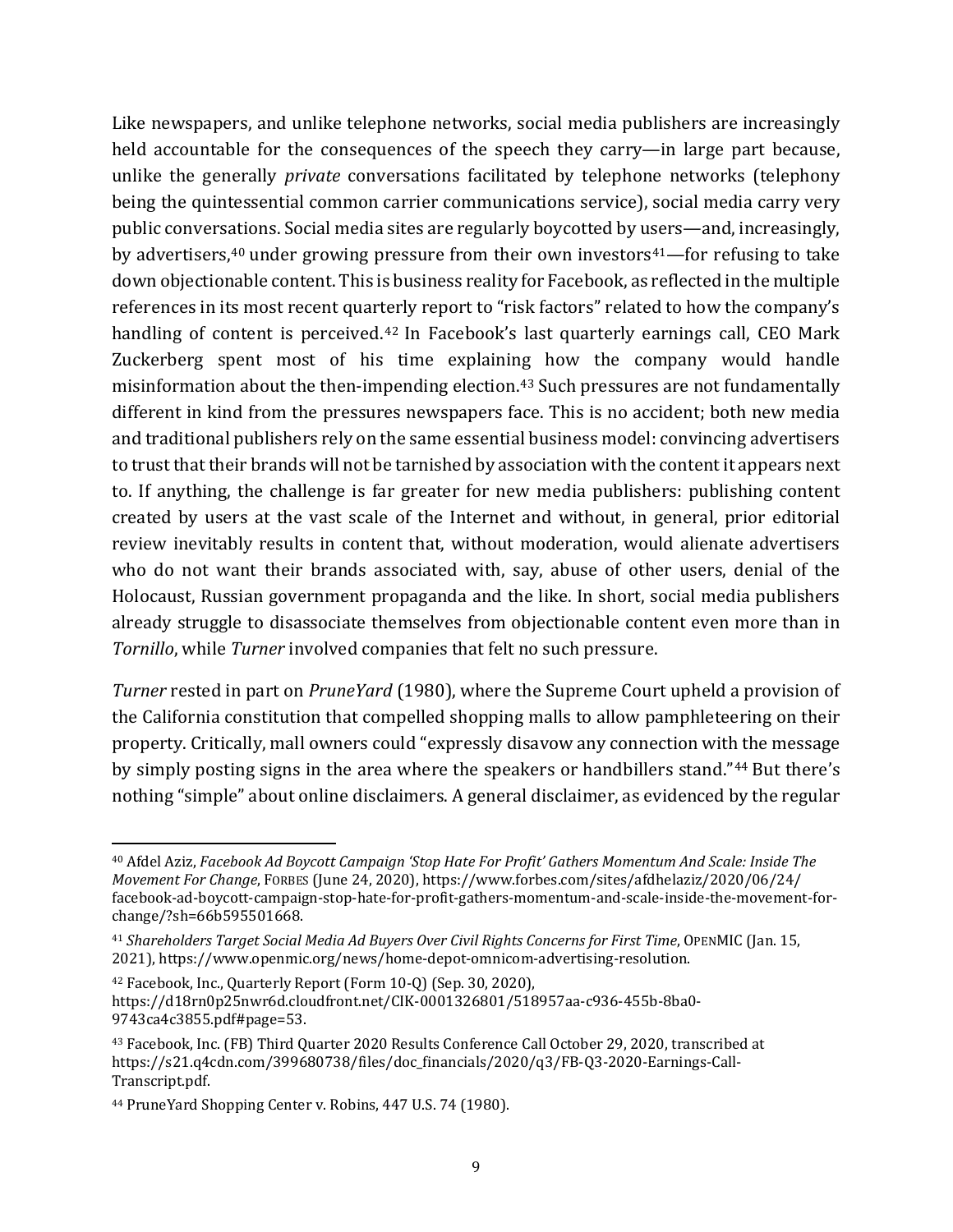boycotts of social media platforms discussed above, is simply ineffective. [45](#page-9-0) Affixing disclaimers to every piece of content that a social media publisher chooses to disassociate with would be no "simple" undertaking; it would fundamentally change the nature of these services, where the placement of every pixel is subject to careful design decisions. Nor is it "simple" to craft disclaimers that effectively communicate disavowal. Consider Twitter's attempts to label tweets by President Donald Trump prior to banning him: the message they communicated was often ambiguous, partly because the labels were so short (generally requiring a user to click on them to go to a separate webpage to find more context) and partly because the company was attacked for labeling such tweets as a form of partisan intervention. [46](#page-9-1) In crafting such labels, social media "editors might well conclude that the safe course is to avoid controversy" [47](#page-9-2) even if that means making only a partial or ambiguous disavowal, or no disavowal at all.

A third key reason *Turner* applied intermediate scrutiny rather than *Tornillo*'s strict scrutiny was "an important technological difference between newspapers and cable television":

When an individual subscribes to cable, the physical connection between the television set and the cable network gives the cable operator bottleneck, or gatekeeper, control over most (if not all) of the television programming that is channeled into the subscriber's home. Hence, simply by virtue of its ownership of the essential pathway for cable speech, a cable operator can prevent its subscribers from obtaining access to programming it chooses to exclude. A cable operator, unlike speakers in other media, can thus silence the voice of competing speakers with a mere flick of the switch.<sup>[48](#page-9-3)</sup>

By contrast, "when a newspaper asserts exclusive control over its own news copy, it does not thereby prevent other newspapers from being distributed to willing recipients in the same locale."[49](#page-9-4) The same goes for social media: banning someone from Twitter does not prevent them from speaking in many other fora, both online and offline. Even banning an app from an app store does not prevent that outlet from reaching mobile phone users through their web browsers or by sideloading. Carr accuses tech companies of "abusing dominant

<span id="page-9-0"></span><sup>45</sup> An imagined law requiring companies to publish any constitutionally protected speech users submitted would similarly not address these concerns. The argument that "a reasonable observer would think [the platform] is merely complying with [the law] . . . would justify any law that compelled protected speech." *Masterpiece Cakeshop, Ltd. v. Colo. Civil Rights Comm'n*, 138 S. Ct. 1719, 1744 (2018) (Thomas, J., concurring).

<span id="page-9-1"></span><sup>46</sup> TechFreedom, Comment Letter on Petition for Rulemaking to Clarify provisions of Section 230 Of the Communications Act of 1934, 43-46 (Sep. 2, 2020), https://techfreedom.org/wpcontent/uploads/2020/09/NTIA-230-Petition-Comments-%E2%80%93-9.2.2020.pdf.

<span id="page-9-2"></span><sup>47</sup> *Tornillo*, 418 U.S. at 257.

<span id="page-9-3"></span><sup>48</sup> 512 U.S. 622, 656 (1994).

<span id="page-9-4"></span><sup>49</sup> *Id.*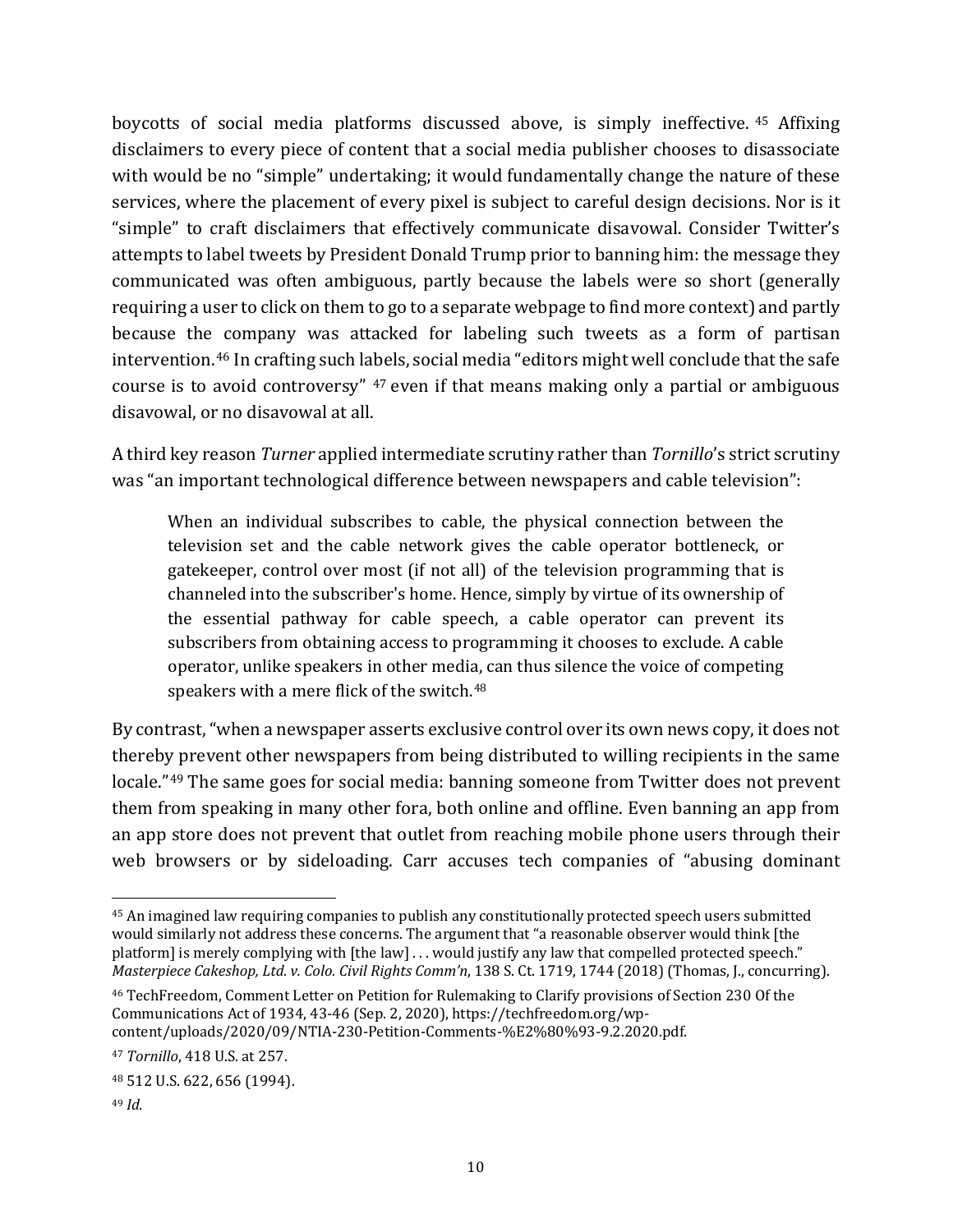positions" but, even if that were true, it would be a far cry from the "bottleneck" or "gatekeeper" power exercised by cable providers in the early 1990s. "'The central dilemma of cable,'" noted the *Turner* Court, "'is that … all of the [content] producers and publishers use the same physical plant. If the cable system is itself a publisher, it may restrict the circumstances under which it allows others also to use its system.'"[50](#page-10-0) But the "physical plant" used for online speech is not social media (the applications or highest layer of the Internet in the OSI model), it is the broadband networks that deliver social media, *like any other website*, to consumers (the lowest layers of the Internet). [51](#page-10-1) As we explain below, courts have upheld nondiscrimination requirements for broadband in the form of net neutrality regulations (something Carr has long opposed), but with caveats that make clear that neutrality obligations cannot be imposed on social media.[52](#page-10-2)

**CARR: [Tech companies] are not simply prevailing in the free market; they are taking advantage of a landscape that has been skewed—in many cases by the government—to favor their business models over those of their competitors… [T]he federal government conferred special benefits on Internet companies in the 1990s.[53](#page-10-3)**

# **FACT: The federal government has granted no special privileges to large tech companies.**

In the early 1990s, cable providers enjoyed "gatekeeper" or "bottleneck" power because of government: "construction of [cable networks'] physical infrastructure entails the use of public rights-of-way and easements, and often results in the disruption of traffic on streets and other public property…" and thus "the cable medium may depend for its very existence upon express permission from local governing authorities."[54](#page-10-4)

Unlike cable companies (and their physical networks, Layer 1), social media publishers (operating chiefly at Layer 7, applications) have never been granted any exclusive monopoly privileges. While critics of Section 230 routinely portray the law as a "subsidy to Big Tech,"[55](#page-10-5) none of today's leading tech companies existed when Section 230 was enacted in 1996, and

<span id="page-10-0"></span><sup>50</sup> *Id.* at 657 n. 8 (quoting I. de Sola Pool, Technologies of Freedom 168 (1983)).

<span id="page-10-1"></span><sup>51</sup> *See supra* note [2.](#page-1-5)

<span id="page-10-2"></span><sup>52</sup> *See infra* at 15[-17.](#page-15-0)

<span id="page-10-3"></span><sup>53</sup> Carr, *supra* note [1,](#page-0-1) at 6.

<span id="page-10-4"></span><sup>54</sup> *Turner*, 512 U.S. at 628.

<span id="page-10-5"></span><sup>55</sup> *See, e.g.*, *The Evening Edit* (FOX Business television broadcast Nov. 17, 2017) (recording at [https://www.foxbusiness.com/technology/ted-cruz-facebook-twitter-google-collectively-pose-single](https://www.foxbusiness.com/technology/ted-cruz-facebook-twitter-google-collectively-pose-single-greatest-threat-to-free-speech-in-america)[greatest-threat-to-free-speech-in-america\)](https://www.foxbusiness.com/technology/ted-cruz-facebook-twitter-google-collectively-pose-single-greatest-threat-to-free-speech-in-america).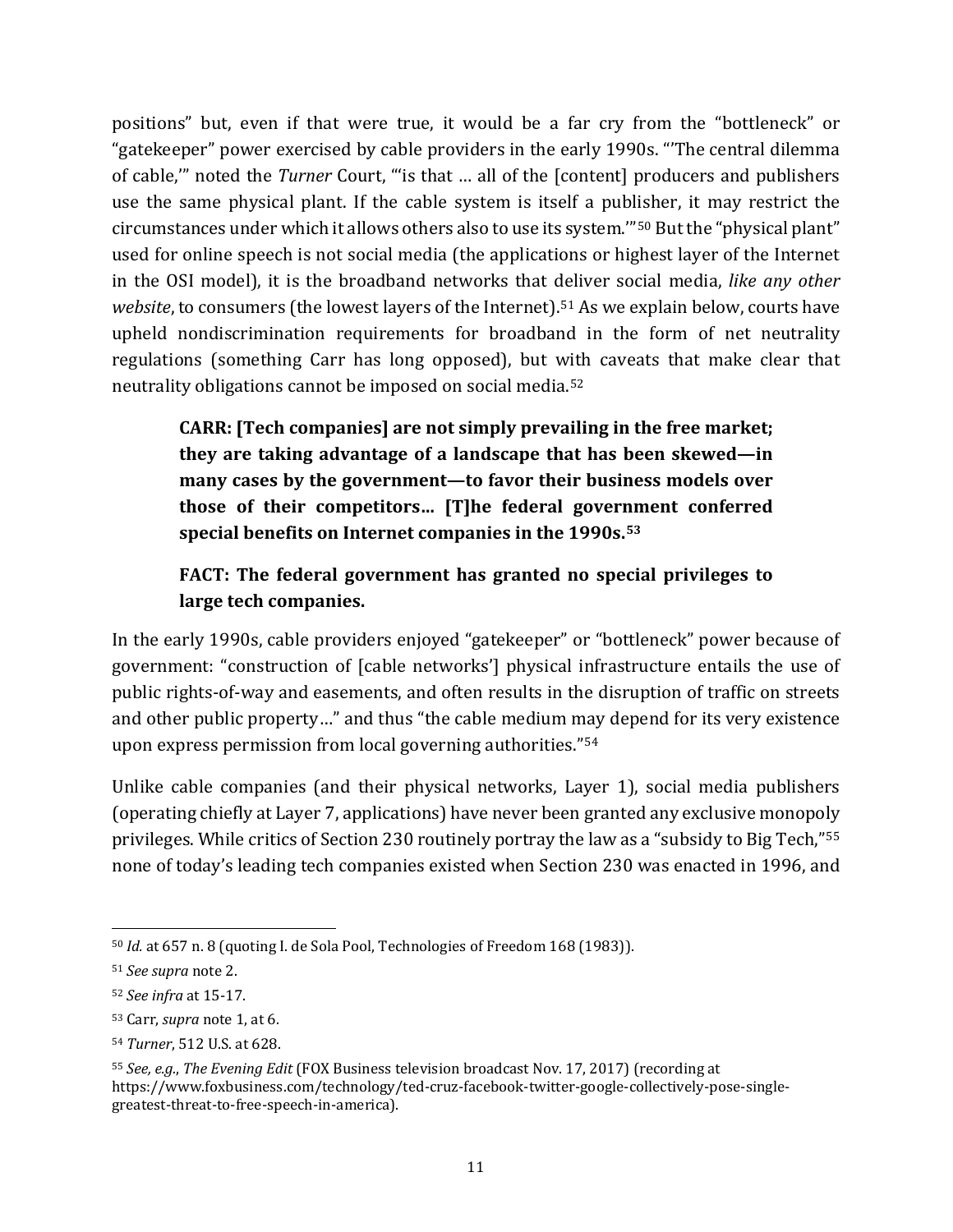the law has always applied equally to *all* operators of websites insofar as they publish content created by others.[56](#page-11-0)

Likewise, the 1998 Internet Tax Freedom Act (ITFA), extended repeatedly by Congress until it was made permanent in 2016, broadly protected *all* online services from discriminatory and multiple taxation. While some critics of "Big Tech" decry it as providing "unprecedented special tax treatment,"[57](#page-11-1) what is "special" about the law is how it handles the Internet, which the Supreme Court has recognized as "a unique and wholly new medium of worldwide human communication."[58](#page-11-2) The law has never provided any special privilege to any specific Internet services.

### **CARR:** *No discussion of First Amendment scrutiny whatsoever.*

### **FACT: Carr's proposals will be subject to strict scrutiny.**

Social media publishers are thus different from cable providers in each of the dimensions that justified applying mere intermediate scrutiny in *Turner*. But even if social media differed in only one of these dimensions, that alone would suffice to justify strict scrutiny, which generally covers all laws that apply specifically to part of the media or that are not contentneutral. [59](#page-11-3) While the regulations in *Turner* discriminated among speakers (favoring broadcasters' speech over cable operators' control of their channel capacity),<sup>[60](#page-11-4)</sup> the mustcarry regulation was at least content-neutral. By contrast, the must-carry mandates Carr and others propose for social media explicitly favor some kinds of speech over others. Carr proposes that websites should not be required to carry "illegal content, child pornography, terrorist speech, indecent, profane, or similar categories of speech that Congress has previously carved out."[61](#page-11-5) Whether "must carry" for cable was truly content-neutral in *Turner*  was debatable, but the majority saw no "subtle means of exercising a content preference."<sup>[62](#page-11-6)</sup> The agenda behind "must carry" for social media is unmistakable: Carr wants social media publishers to carry specific kinds of content they do not want to carry while leaving providers free to restrict types of constitutionally protected content that he simply finds less

<span id="page-11-0"></span><sup>56</sup> *See infra* a[t 25.](#page-23-0)

<span id="page-11-1"></span><sup>57</sup> Brief for Professor Philip Hamburger as Amicus Curiae Supporting Defendant-Appellant, NetChoice v. Paxton, No. 21-51178, 9 n.2 (5th Cir. Mar. 6, 2022), https://digitalcommons.law.scu.edu/historical/2641/.

<span id="page-11-7"></span><span id="page-11-2"></span><sup>58</sup> Reno v. American Civil Liberties Union, 521 U.S. 844, 850 (1997).

<span id="page-11-3"></span><sup>59</sup> *Turner*, 512 U.S. at 658 ("*Buckley* thus stands for the proposition that laws favoring some speakers over others demand strict scrutiny when the legislature's speaker preference reflects a content preference").

<span id="page-11-4"></span> $60$  Justice Thomas joined a dissent authored by Justice O'Connor arguing that this discrimination alone justified imposing strict scrutiny.

<span id="page-11-5"></span><sup>61</sup> Carr, *supra* note [1](#page-0-1) at 7.

<span id="page-11-6"></span><sup>62</sup> 512 U.S. at 645.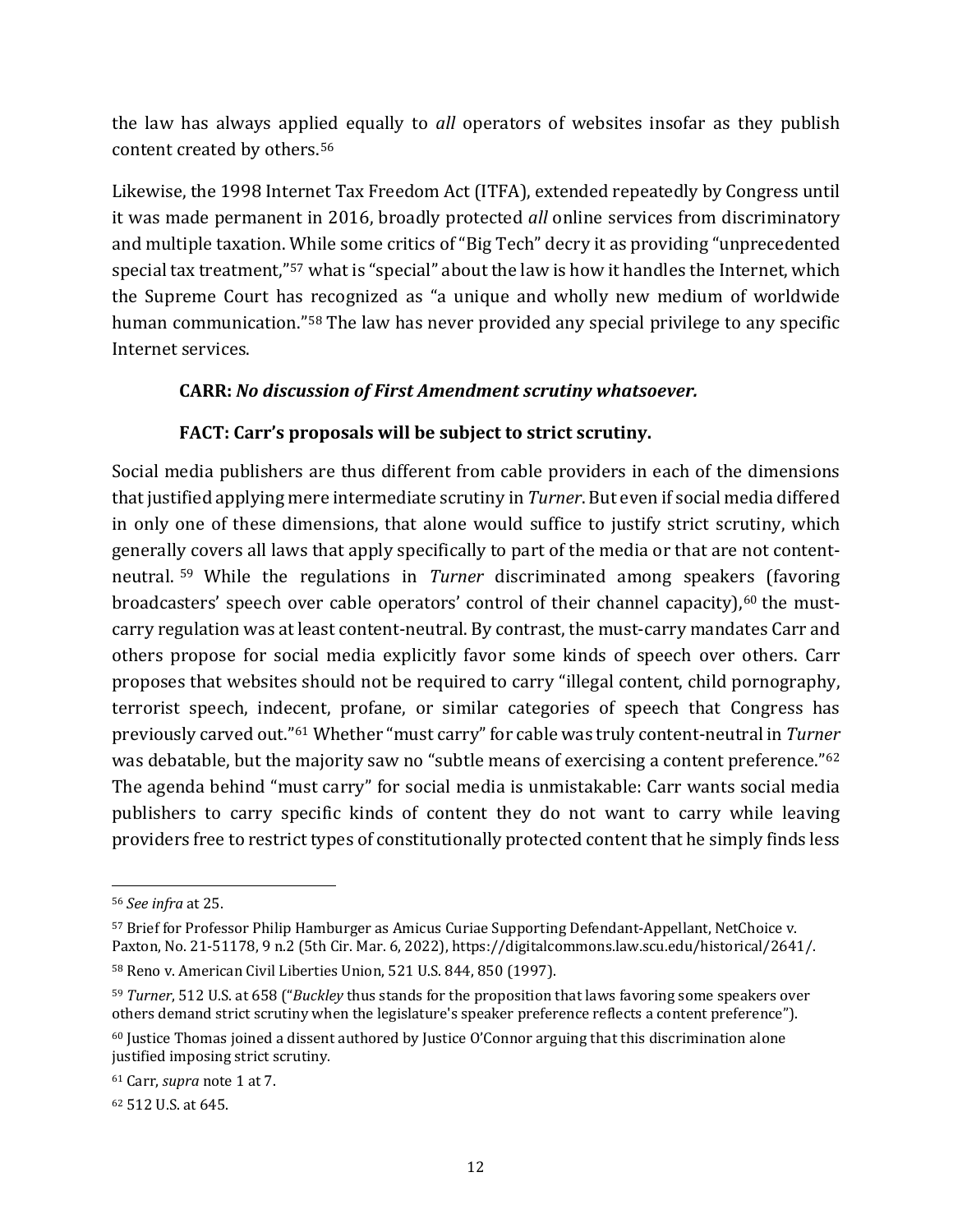worthy. He objects to specific editorial judgments that he believes are made for political reasons. It is precisely such picking and choosing among speech that demands strict scrutiny.<sup>[63](#page-12-0)</sup>

In short, a careful read of *Turner* confirms that the kinds of common carrier regulation Carr proposes for social media will be subject to strict rather than intermediate scrutiny. Under strict scrutiny, the "dominant position" of social media publishers would be just as irrelevant as was that of some local newspaper monopolies in *Tornillo*, and regulation of the editorial judgments of social media publishers will be just as likely to fail as any regulation of the editorial judgments of newspapers.

There is, indeed, another area in which the courts have upheld "certain antidiscrimination obligations": net neutrality. But as we shall see, the FCC's Open Internet regulations withstood scrutiny precisely because they did *not* "regulate a corporation's decision about what speech to carry." Carr does not mention the non-discrimination aspects of those rules (presumably because he opposed them) but does mention the transparency rule (which he supported):

**CARR: At the FCC, we require broadband providers to comply with a transparency rule that can provide a good baseline for Big Tech. Under the FCC's rule, broadband providers must provide detailed disclosures about practices that would shape Internet traffic—from blocking to prioritizing or discriminating against content. … Congress could take a similar approach to Big Tech. It could require these digital distribution networks to provide greater specificity regarding their terms of service and it could hold them accountable by prohibiting actions that are inconsistent with those plain and particular terms.[64](#page-12-1)**

**FACT: None of the FCC's net neutrality rules applied to services that actively exercised editorial judgment, illustrating why Congress could not extend either transparency or non-discrimination concepts from broadband to social media.**

<span id="page-12-0"></span><sup>63</sup> *See* Reed v. Town of Gilbert, 576 U.S. 155, 164 (2015) ("[L]aws that cannot be justified without reference to the content of the regulated speech or that were adopted by the government because of disagreement with the message . . . must also satisfy strict scrutiny.") (internal citations and quotation marks omitted).

<span id="page-12-1"></span><sup>64</sup> Carr, *supra* note [1,](#page-0-1) at 6.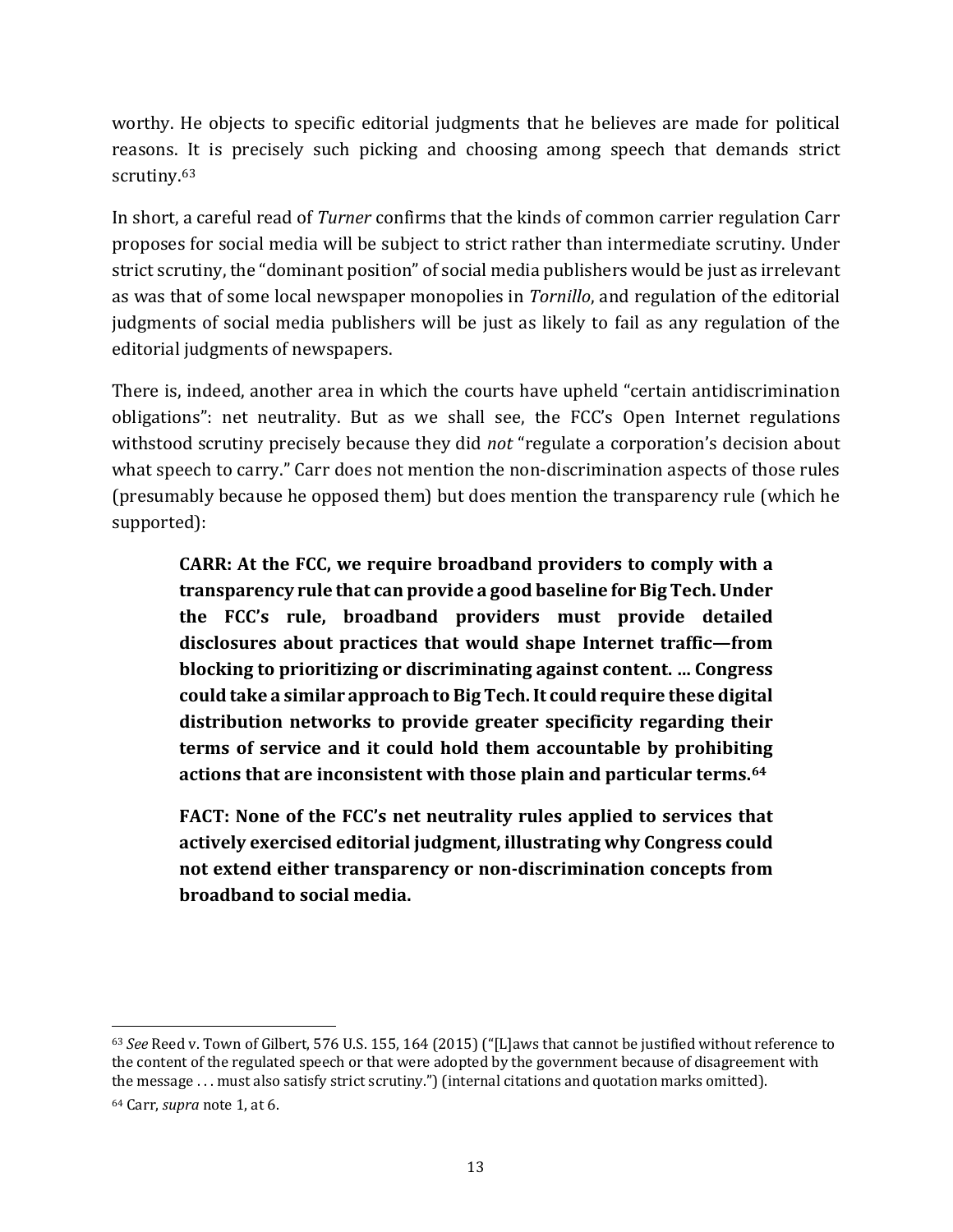Carr first drew this analogy in a 2020 op-ed,  $65$  equating (a) the kind of "network management practices" that FCC's transparency rule requires Broadband Internet Access Service (BIAS) providers to disclose<sup>[66](#page-13-1)</sup> with (b) how tech platforms enforce their terms of service in moderating objectionable content, banning users who violate those terms, et cetera. Constitutionally, these are apples and oranges: the FCC's transparency rules, like the rest of its Open Internet rules, apply only to business conduct, not the exercise of editorial judgment protected by the First Amendment.<sup>[67](#page-13-2)</sup> This may sound surprising, given how much those pushing for the 2010 and 2015 Open Internet Orders talked about the need to "protect free speech values," but rhetoric aside, the FCC carefully crafted those Orders to avoid the kind of First Amendment questions Carr's proposals raise. The FCC's broadband transparency rule, which remains in place, has never compelled broadband providers to describe how they exercise their editorial discretion, nor did the FCC's blocking and throttling rules constrain that editorial discretion, because these rules applied only to those providers that, by definition, hold themselves out as *not* exercising editorial discretion.

The FCC's 2015 Open Internet Order, like the 2010 Order before it, applied to ISPs only insofar as they "represent that their services allow Internet end users to access all or substantially all content on the Internet, *without alteration, blocking, or editorial intervention*." [68](#page-13-3) BIAS users, "in turn, expect that they can obtain access to all content available on the Internet, *without the editorial intervention of their broadband provider*."[69](#page-13-4) Therefore, the panel of three D.C. Circuit judges held, "the net neutrality rule applies only to 'those broadband providers that hold themselves out as neutral, indiscriminate conduits' to any internet content of a subscriber's own choosing."[70](#page-13-5)

<span id="page-13-0"></span><sup>65</sup> Brendan Carr, *A Conservative Path Forward on Big Tech*, NEWSWEEK (July 27, 2020, 7:30 AM[\),](https://www.newsweek.com/conservative-path-forward-big-tech-opinion-1520375) [https://www.newsweek.com/conservative-path-forward-big-tech-opinion-1520375.](https://www.newsweek.com/conservative-path-forward-big-tech-opinion-1520375) 

<span id="page-13-1"></span><sup>66</sup> 47 C.F.R. § 8.1 ("Any person providing broadband internet access service shall publicly disclose accurate information regarding the network management practices, performance characteristics, and commercial terms of its broadband internet access services sufficient to enable consumers to make informed choices regarding the purchase and use of such services and entrepreneurs and other small businesses to develop, market, and maintain internet offerings. Such disclosure shall be made via a publicly available, easily accessible website or through transmittal to the Commission.")

<span id="page-13-6"></span><span id="page-13-2"></span><sup>67</sup> TechFreedom, Comment Letter on Petition for Rulemaking to Clarify provisions of Section 230 Of the Communications Act of 1934, 65 (Sep. 2, 2020), https://techfreedom.org/wpcontent/uploads/2020/09/NTIA-230-Petition-Comments-%E2%80%93-9.2.2020.pdf.

<span id="page-13-3"></span><sup>68</sup> In re Protecting and Promoting the Open Internet, 30 FCC Rcd. 5601, 5869 ¶ 549 (emphasis added) ("2015 Order").

<span id="page-13-4"></span><sup>69</sup> *Id.* (emphasis added).

<span id="page-13-5"></span><sup>70</sup> U.S. Telecomm. Ass'n v. FCC, 855 F.3d 381, 389 (D.C. Cir. 2017).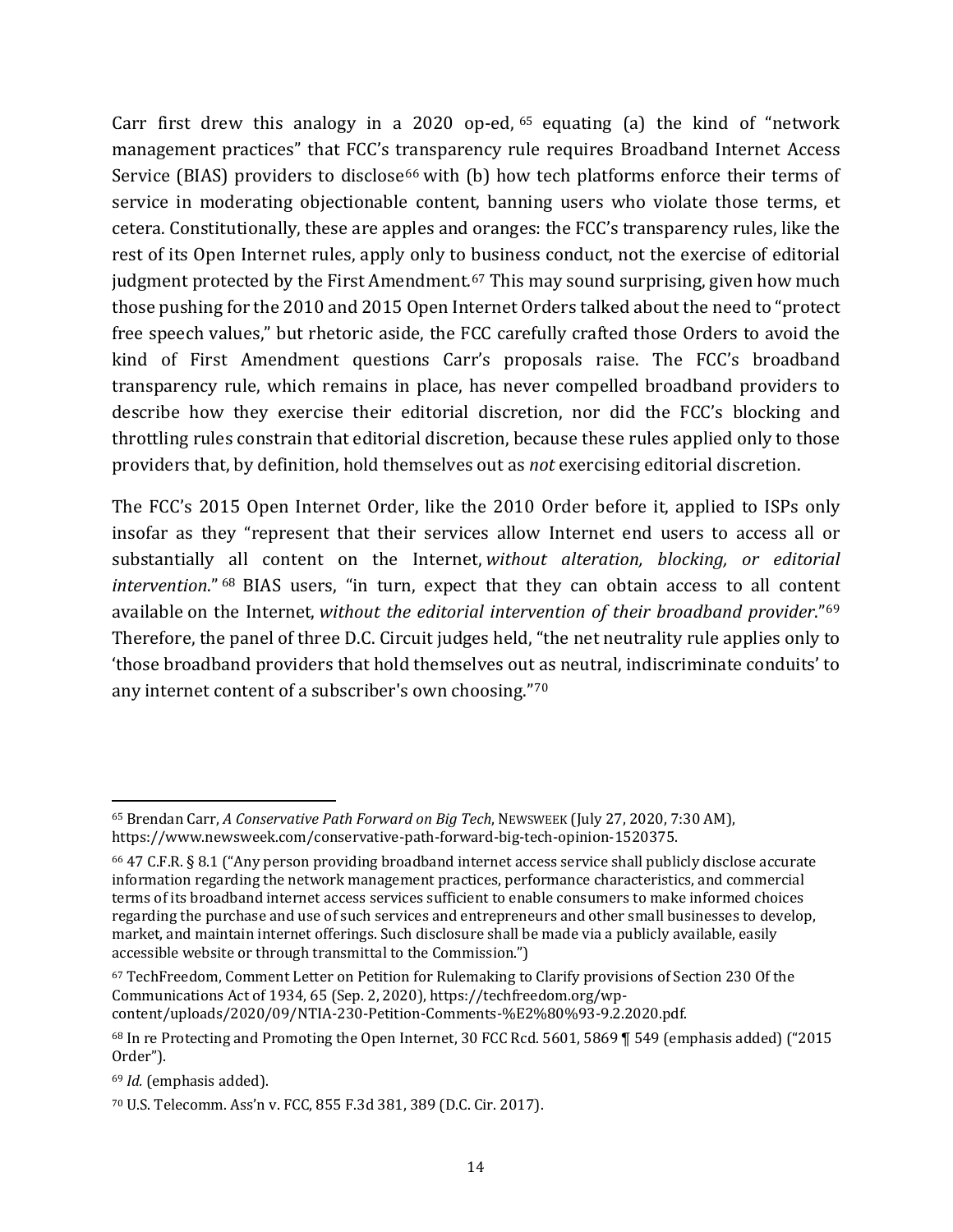It is easy to see the difference between BIAS providers and social media publishers. The mere fact that Twitter, Facebook, and other such sites have lengthy "community standards" proves the point: they exercise editorial judgment. Consider what Twitter says about its service:

Twitter's purpose is to serve the public conversation. Violence, harassment and other similar types of behavior discourage people from expressing themselves, and ultimately diminish the value of global public conversation. Our rules are to ensure all people can participate in the public conversation freely and safely.<sup>[71](#page-14-0)</sup>

Twitter elaborates on each category of content that it does not allow, such as defining what constitutes a "violent threat."[72](#page-14-1) Now consider what Comcast says about its service:

Comcast does not discriminate against lawful Internet content, applications, services, or non-harmful devices … Comcast does not block or otherwise prevent end user access to lawful content, applications, services, or non-harmful devices. … Comcast does not degrade or impair access to lawful Internet traffic on the basis of content, application, service, user, or use of a non-harmful device.[73](#page-14-2)

In terms of the Open Internet Order, Twitter "discriminates," "blocks," and "throttles," while Comcast does not. If Comcast fundamentally changed the nature of its representations to consumers regarding a particular flavor of Internet access service, that *curated* service would no longer qualify as a "BIAS" and would therefore not be subject to the FCC's Open Internet rules, including both common carrier classification and the transparency rules. This crucial line-drawing permitted the D.C. Circuit to dispose of First Amendment concerns raised by then-Judge Brett Kavanaugh regarding the FCC's 2015 Order:

While the net neutrality rule applies to those ISPs that hold themselves out as neutral, indiscriminate conduits to internet content, the converse is also true: the rule does not apply to an ISP holding itself out as providing something other than a neutral, indiscriminate pathway—i.e., an ISP making sufficiently clear to potential customers that it provides a filtered service involving the ISP's exercise of "editorial intervention." [2015 Order] ¶ 549. For instance, Alamo Broadband, the lone broadband provider that raises a First Amendment challenge to the rule, posits the example of an ISP wishing to provide access solely to "family friendly websites." Alamo Pet. Reh'g 5. *Such an ISP, as long as it represents itself as engaging in editorial intervention of that kind, would fall outside the rule*. *…* 

<span id="page-14-0"></span><sup>71</sup> Twitter, The Twitter Rules[, https://help.twitter.com/en/rules-and-policies/twitter-rules.](https://help.twitter.com/en/rules-and-policies/twitter-rules)

<span id="page-14-1"></span><sup>72</sup> Twitter, Violent threats policy, https://help.twitter.com/en/rules-and-policies/violent-threatsglorification.

<span id="page-14-2"></span><sup>73</sup> Xfinity, Xfinity Internet Broadband Disclosures, [https://www.xfinity.com/policies/internet-broadband](https://www.xfinity.com/policies/internet-broadband-disclosures)[disclosures.](https://www.xfinity.com/policies/internet-broadband-disclosures)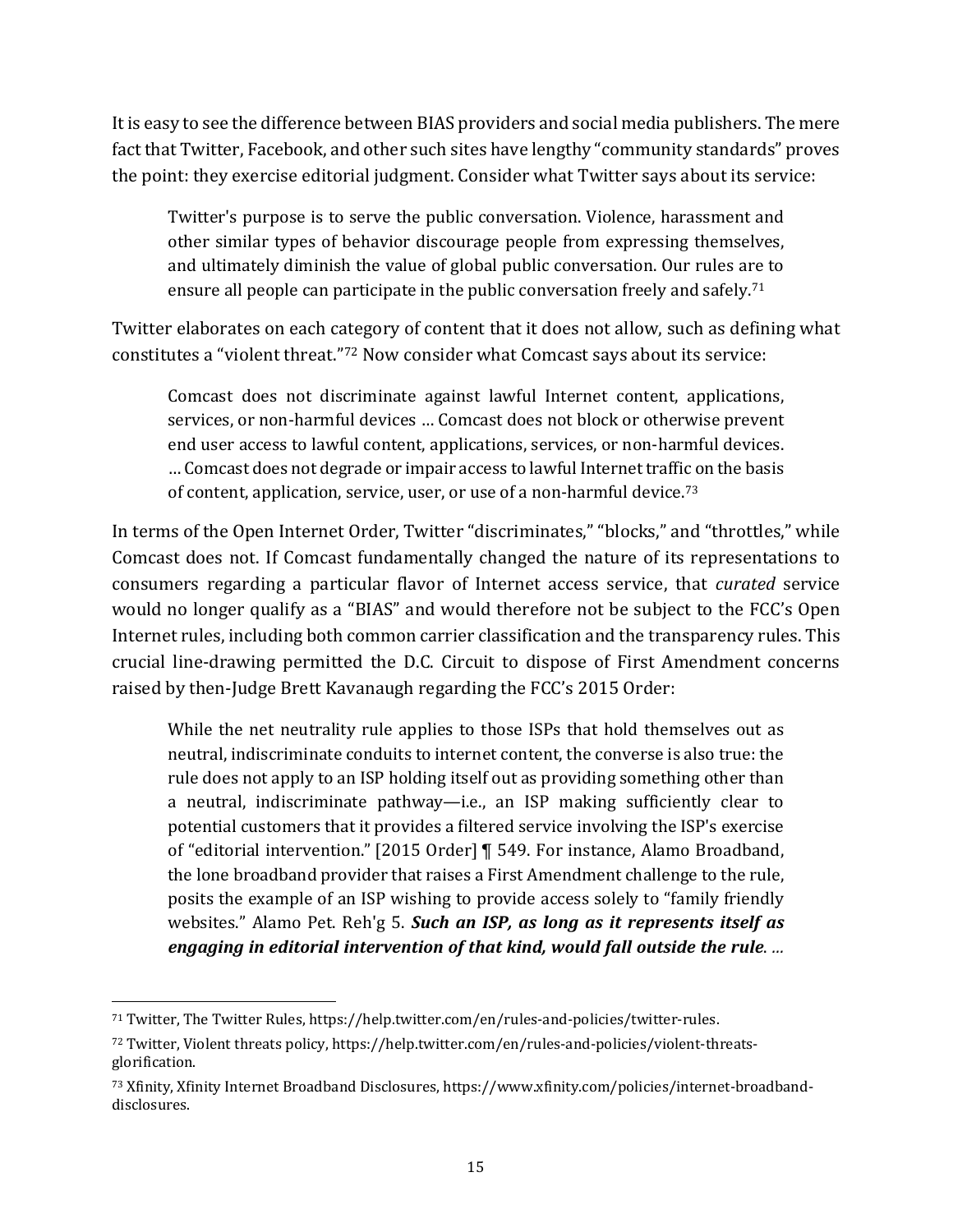The Order thus specifies that *an ISP remains "free to offer 'edited' services" without becoming subject to the rule's requirements*. [2015] Order ¶ 556.

That would be true of an ISP that offers subscribers a curated experience by blocking websites lying beyond a specified field of content (*e.g*., family friendly websites). It would also be true of an ISP that engages in other forms of editorial intervention, such as throttling of certain applications chosen by the ISP, or filtering of content into fast (and slow) lanes based on the ISP's commercial interests. *An ISP would need to make adequately clear its intention to provide "edited services" of that kind, id. ¶ 556, so as to avoid giving consumers a mistaken impression that they would enjoy indiscriminate "access to all content available on the Internet, without the editorial intervention of their broadband provider*," *id.* ¶ 549. It would not be enough under the Order, for instance, for "consumer permission" to be "buried in a service plan—the threats of consumer deception and confusion are simply too great." *Id.* ¶ 19; *see id.* ¶ 129. [74](#page-15-1)

In other words, the First Amendment permits the government to compel a company that does *not* exercise editorial discretion to "disclose accurate information regarding the network management practices, performance, and commercial terms of its [unedited] services sufficient for consumers to make informed choices regarding use of such services."[75](#page-15-2) Such a mandate is essentially similar to standard "truth in labeling laws" because it governs business practices, not editorial judgments. Likewise, the First Amendment permits the government to regulate discriminatory business practices, but not editorial judgments.

<span id="page-15-1"></span><sup>74</sup> *U.S. Telecomm. Ass'n*, 855 F.3d at 389-90 (emphasis added).

<span id="page-15-2"></span><span id="page-15-0"></span><sup>75</sup> 47 C.F.R. § 8.3.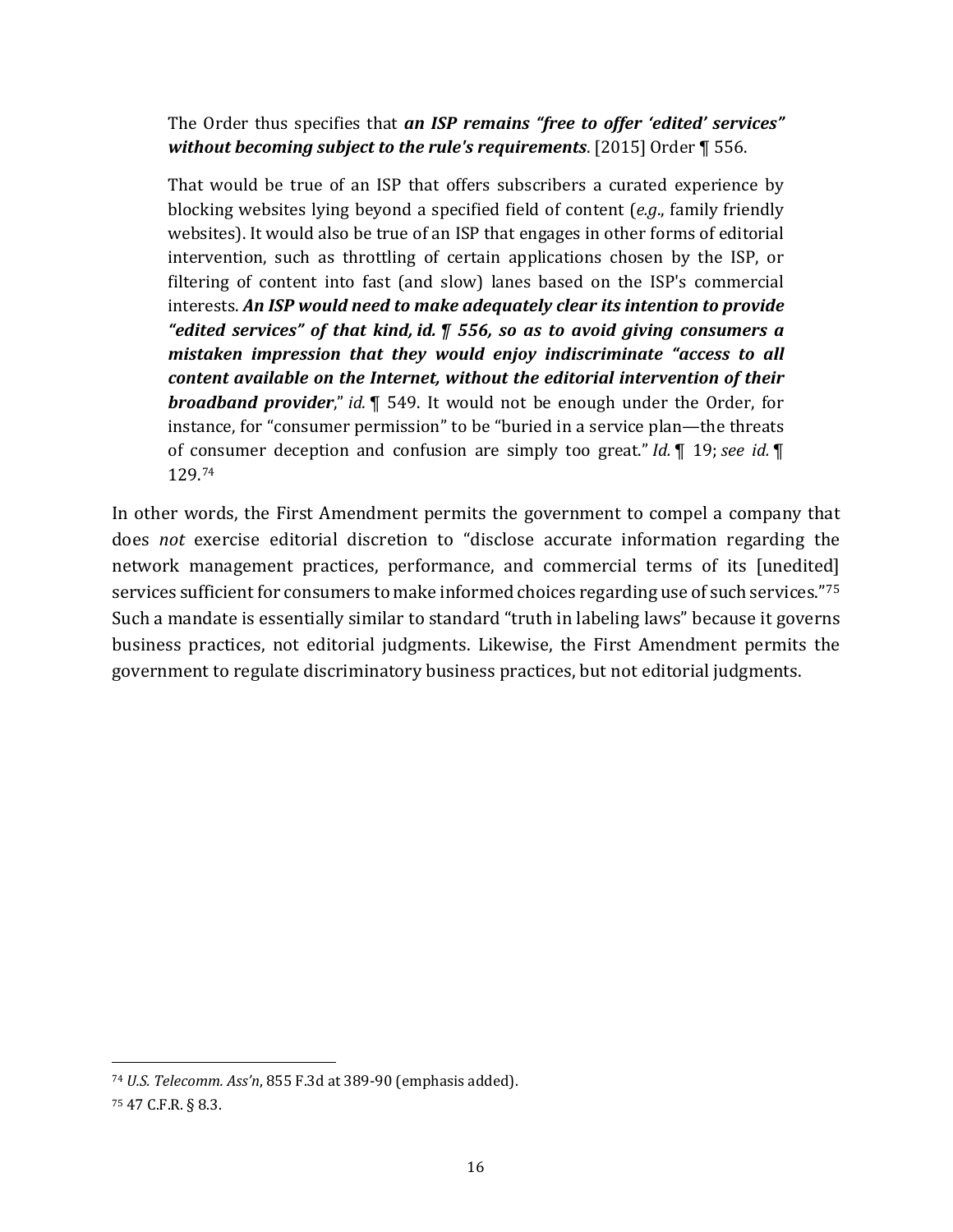**CARR: Today, Big Tech offers a black box. After Google manipulates search results, a small business can see its web traffic drop precipitously overnight for no apparent reason, potentially flipping its outlook from black to red. On Twitter, social media posts are left up or taken down, accounts suspended or permanently banned, without any apparent consistency. Out of the blue, YouTube can demonetize someone who risked their capital and invested their labor to build an online business.[76](#page-16-0)**

**FACT: Digital media are inherently curated. Curation, whether done by humans or machines, is fundamentally the expression of opinions. The offering of opinions is protected by the First Amendment, even when it has business consequences.**

Carr's concerns sound like they are about transparency, but they are ultimately about constitutionally protected editorial judgments. This is evidenced by his focus on the impact and results of those judgments—and the improper focus on editorial judgment would not be remedied by any explanation of why these decisions were made.

It is precisely because these decisions are subjective exercises of editorial discretion that the government is forbidden from compelling digital publishers to explain them.[77](#page-16-1) Imagine a law requiring newspapers to explain why they chose to publish or not publish every letter or editorial submitted to them, or why they placed certain columns in certain places. Such a law would be profoundly unconstitutional. Indeed, even lesser disclosure requirements have been held unconstitutional as bringing "the state into an unhealthy entanglement with news outlets."[78](#page-16-2) Requiring digital publishers to justify every subjective editorial decision that they make would go far beyond the "factual and noncontroversial information" that the government may, consistent with the First Amendment, require entities to disclose. [79](#page-16-3) Moreover, as several courts have now held, transparency requirements for editorial judgments chill digital publishers from making those protected judgments due to the

<span id="page-16-0"></span><sup>76</sup> Carr, *supra* note [1,](#page-0-1) at 6.

<span id="page-16-1"></span><sup>77</sup> *See generally* Eric Goldman*, The Constitutionality of Mandating Editorial Transparency*, 73 Hastings L.J. (forthcoming 2022) (arguing that the First Amendment's protection against compelled transparency of editorial judgments with respect to traditional publishers extends to digital publishers), available at https://papers.ssrn.com/sol3/papers.cfm?abstract\_id=4005647.

<span id="page-16-2"></span><sup>78</sup> Washington Post v. McManus, 944 F.3d 506, 518 (4th Cir. 2019).

<span id="page-16-3"></span><sup>79</sup> *See* NetChoice, LLC v. Paxton*,* No. 1:21-cv-00840-RP at 21 (W.D. Tex. Dec. 1, 2021) (citing Nat'l Inst. of Family & Life Advocates v. Becerra, 138 S. Ct. 2361, 2372 (2018)), available at https://www.courtlistener.com/docket/60413417/51/netchoice-llc-v-paxton/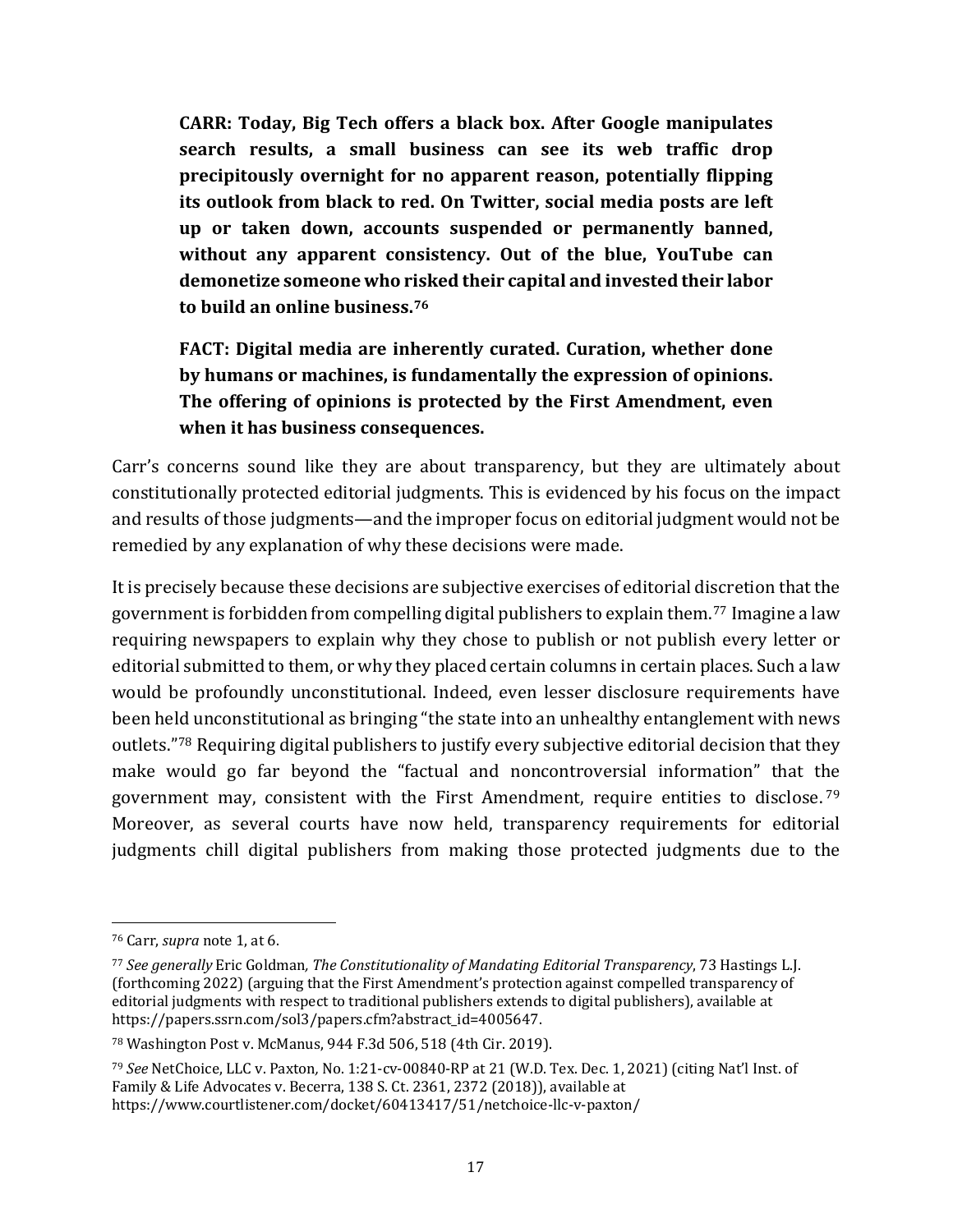burdens of compliance and the potential costs of noncompliance.<sup>[80](#page-17-0)</sup> This may indeed be the aim of many calls for transparency, but either way, the result is the same: the government may not force publishers to explain their subjective editorial judgments any more than it can force someone to explain why they support a particular cause.

When Moody's evaluates the likelihood that a bondholder will faithfully repay its debts on time, it is publishing an opinion.<sup>[81](#page-17-1)</sup> The First Amendment protects that opinion, despite its significant business consequences, just as it protects a search engine's evaluation of the relevance of a particular website.<sup>[82](#page-17-2)</sup> But if, say, Moody's coerced businesses into paying for better ratings, or discriminated against businesses that were not affiliated with its parent company, these would not be editorial judgments protected by the First Amendment; they would be business practices subject to antitrust suit. The same goes for social media and search engines: as in *Associated Press* and *Lorain Journal*, the government may regulate anticompetitive business practices but not the editorial judgments Carr is complaining about.

**CARR: Any violations of those disclosures [required by the FCC's broadband transparency rule] are enforced by the Federal Trade Commission.[83](#page-17-3)**

# **FACT: Consumer protection law cannot be applied to the subjective differences of opinion behind most complaints about content moderation.**

The broadband network management practices required to be disclosed by the FCC, like all aspects of the FCC's Open Internet Rules, involve business practices within the constitutional purview of government regulation. [84](#page-17-4) The FTC can police those compliance with those disclosures under its long-standing authority to prohibit deceptive marketing claims principally because those required disclosures involve pure commercial speech, which

<span id="page-17-0"></span><sup>80</sup> *See id.* at 22 ("The provisions also impose unduly burdensome disclosure requirements on social media platforms "that will chill their protected speech." The consequences of noncompliance also chill the social media platforms' speech and application of their content moderation policies and user agreements.) (internal citation omitted); *see also* NetChoice LLC v. Moody, No. 4:21-cv-00220-RH-MAF at 28 (N.D. Fla. Jun. 30, 2021) ("The provisions at issue here do not meet the narrow-tailoring requirement. Indeed, some of the disclosure provisions seem designed not to achieve any governmental interest but impose the maximum available burden on the social media platforms."), available at

https://www.courtlistener.com/docket/59942201/113/netchoice-llc-v-moody/.

<span id="page-17-1"></span><sup>81</sup> Jefferson Cty. Sch. Dist. No. R-1 v. Moody's Investor's Servs., Inc., 175 F.3d 848, 856 (10th Cir. 1999); *see supra* not[e 24.](#page-5-5)

<span id="page-17-2"></span><sup>82</sup> *See* Volokh & Falk, *supra* not[e 8,](#page-2-4) at 844.

<span id="page-17-3"></span><sup>83</sup> Carr, *supra* note [1,](#page-0-1) at 6.

<span id="page-17-4"></span><sup>84</sup> *See supra* at [14](#page-13-6) et seq.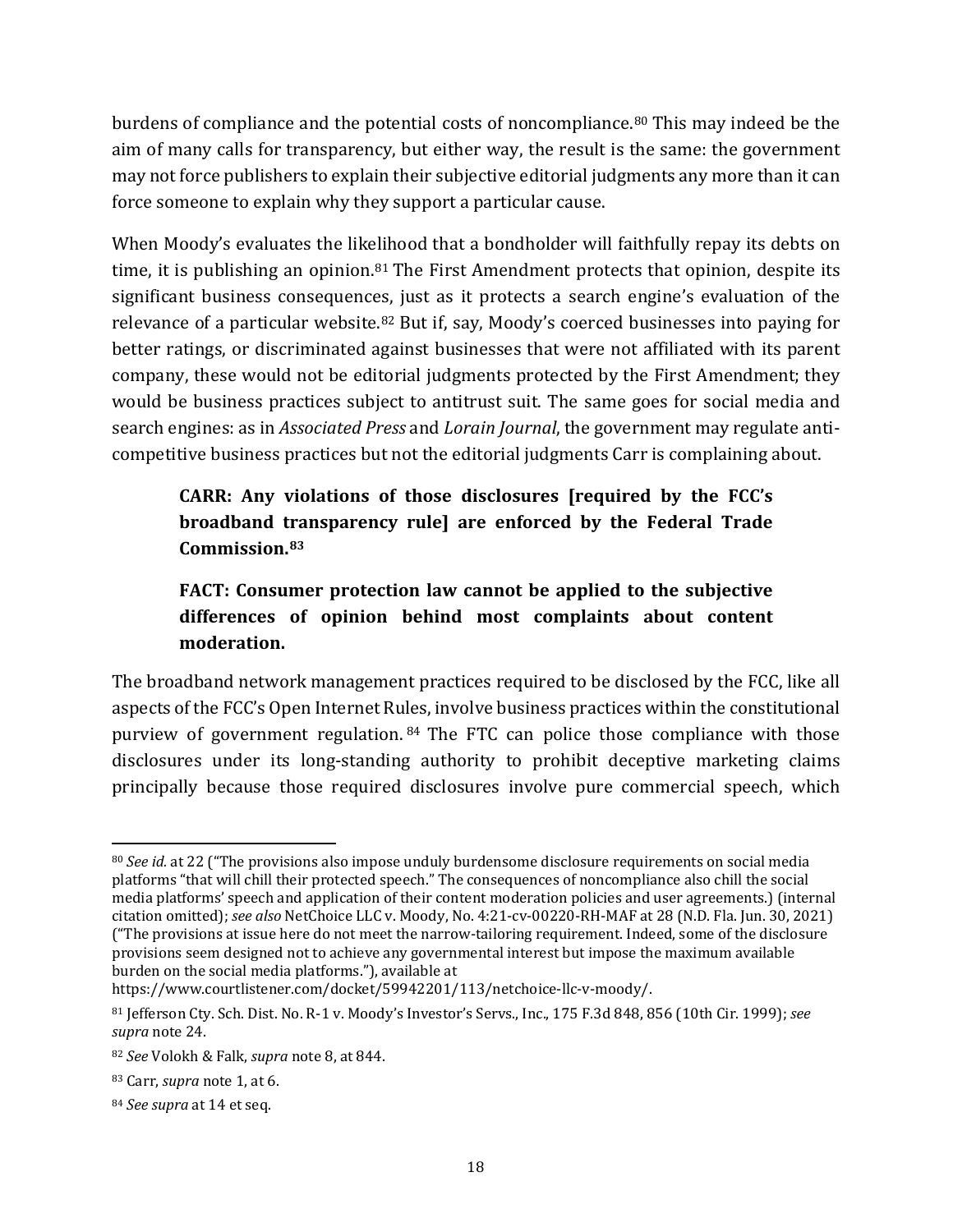"[does] no more than propose a commercial transaction." [85](#page-18-0) But when speech, even pertaining to commercial topics, contains "expressions of opinions with respect to issues of social policy," it begins to move outside the boundaries of what the government may regulate as commercial speech.[86](#page-18-1) This is the distinction then-FTC Chairman Joe Simons was referring to when he told lawmakers that the issue of social media censorship is outside the FTC's remit because "our authority focuses on commercial speech, not political content curation."[87](#page-18-2)

The content policies implemented by social media publishers are editorial judgments imbued with precisely the type of opinions about social policy that the government may not regulate. These policies are statements of opinion about what expression is desirable in those companies' communities. Content moderation decisions applying those policies are subjective value judgments as to how to apply those policies to complex real-world facts. Consumer protection law cannot regulate perceived disconnects between what speech websites say they will allow and what speech they actually allow any more than it could police the subjective marketing claims about the editorial practices of traditional media.

In 2004, MoveOn.org and Common Cause asked the FTC to proscribe Fox News's use of the slogan "Fair and Balanced" as a deceptive trade practice.<sup>[88](#page-18-3)</sup> The Petition acknowledged that Fox News had "no obligation whatsoever, under any law, actually to present a 'fair' or 'balanced' presentation of the news," [89](#page-18-4) but argued: "What Fox News is not free to do, however, is to advertise its news programming—a service it offers to consumers in competition with other networks, both broadcast and cable—in a manner that is blatantly and grossly false and misleading."[90](#page-18-5) FTC Chairman Tim Muris (a Bush appointee) responded pithily: "I am not aware of any instance in which the [FTC] has investigated the slogan of a news organization. There is no way to evaluate this petition without evaluating the content

<span id="page-18-1"></span><sup>86</sup> The Constitution of the United States of America, Analysis and Interpretation, Prepared by the Congressional Research Service, Library of Congress 1248 (June 28, 2020), https://books.google.com/books?id=kAAohNvVik8C&pg=PA1248&lpg=PA1248&dq=%22devoid+of+express

<span id="page-18-0"></span><sup>85</sup> Central Hudson Gas Elec. v. Public Serv. Comm'n, 447 U.S. 557, 562 (1980).

ions+of+opinions+with+respect+to+issues+of+social+policy%22&source=bl&ots=Ftv1KrxXrO&sig=ACfU3U0 kK1Hj2fil69UlwwZ7Rr6vPNzzcQ&hl=en&sa=X&ved=2ahUKEwj\_v-WA3cPrAhWej3IE.

<span id="page-18-2"></span><sup>87</sup> Leah Nylen, *Trump Aides Interviewing Replacement for Embattled FTC* Chair, POLITICO (August 28, 2020, 02:28 PM), https://www.politico.com/news/2020/08/28/trump-ftc-chair-simons-replacement-404479.

<span id="page-18-3"></span><sup>88</sup> Petition for Initiation of Complaint Against Fox News Network, LLC for Deceptive Practices Under Section 5 of the FTC Act, MoveOn.org and Common Cause (July 19, 2004), [https://web.archive.org/web/](https://web.archive.org/web/%2020040724155405/http:/cdn.moveon.org/content/pdfs/ftc_filing.pdf)  [20040724155405/http://cdn.moveon.org/content/pdfs/ftc\\_filing.pdf.](https://web.archive.org/web/%2020040724155405/http:/cdn.moveon.org/content/pdfs/ftc_filing.pdf)

<span id="page-18-4"></span><sup>89</sup> *Id*. at 2.

<span id="page-18-5"></span><sup>90</sup> *Id*. at 3.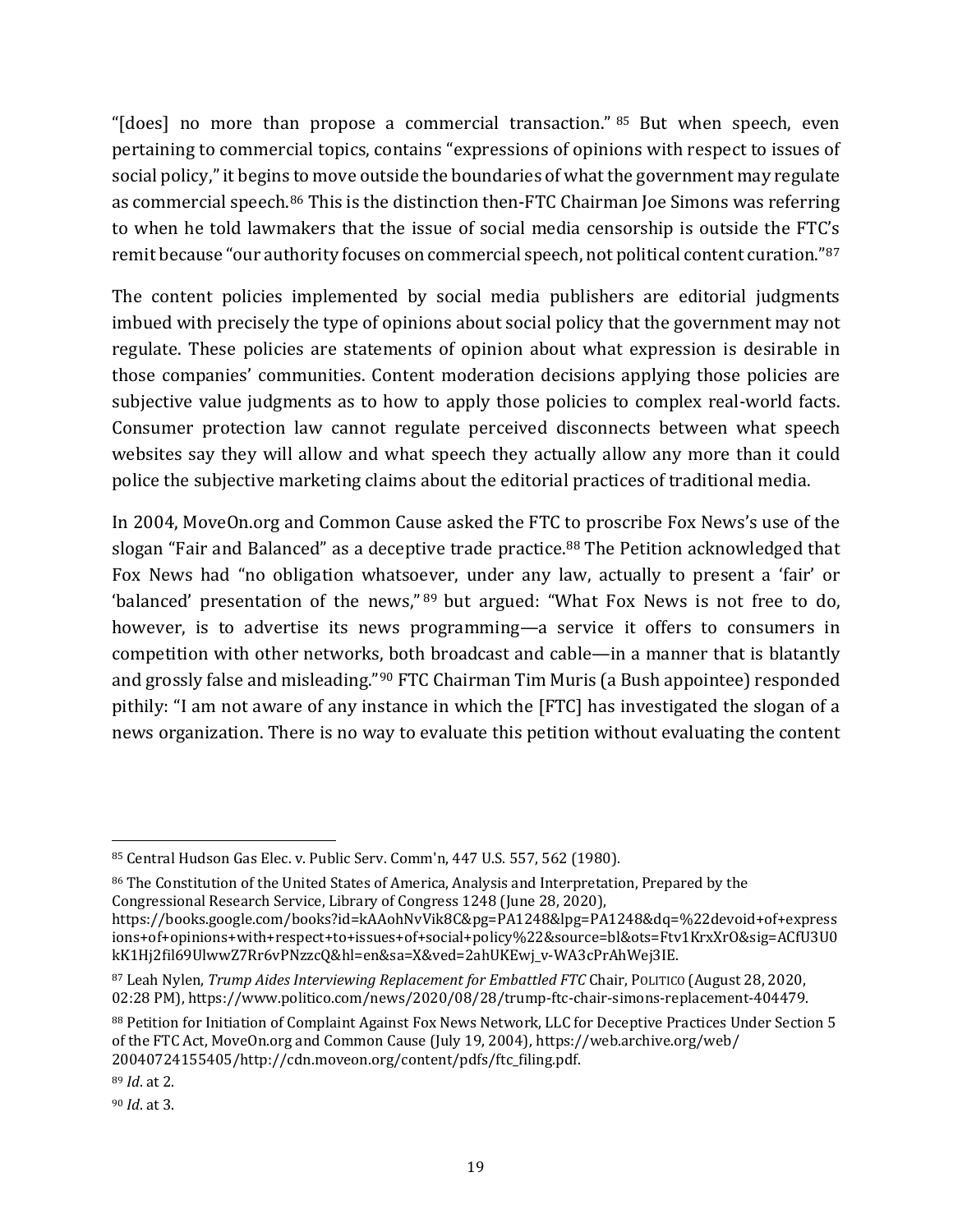of the news at issue. That is a task the First Amendment leaves to the American people, not a government agency."[91](#page-19-0)

PragerU recently made a similar argument against YouTube, but the Ninth Circuit dismissed the organization's deceptive marketing claims. Despite having over 2.52 million subscribers and more than a billion views, this controversialist producer<sup>[92](#page-19-1)</sup> of "5-minute videos on things ranging from history and economics to science and happiness," sued YouTube for "unlawfully censoring its educational videos and discriminating against its right to freedom of speech."<sup>[93](#page-19-2)</sup> Specifically, Dennis Prager alleged<sup>[94](#page-19-3)</sup> that roughly a sixth of the site's videos had been flagged for YouTube's Restricted Mode, [95](#page-19-4) an opt-in feature that allows parents, schools, and libraries to restrict access to potentially sensitive content (and a feature that fewer than 1.5% of YouTube users enable). After dismissing PragerU's claim that YouTube was a state actor limited, rather than protected, by the First Amendment, the Ninth Circuit ruled:

YouTube's braggadocio about its commitment to free speech constitutes *opinions*  that are not subject to the Lanham Act. Lofty but vague statements like "everyone deserves to have a voice, and that the world is a better place when we listen, share and build community through our stories" or that YouTube believes that "people should be able to speak freely, share opinions, foster open dialogue, and that creative freedom leads to new voices, formats and possibilities" are classic, nonactionable opinions or puffery. Similarly, YouTube's statements that the platform will "help [one] grow," "discover what works best," and "giv[e] [one] tools, insights and best practices" for using YouTube's products are *impervious to being "quantifiable," and thus are non-actionable "puffery."* The district court correctly dismissed the Lanham Act claim.[96](#page-19-5)

Roughly similar to the FTC's deception authority, the Lanham Act requires proof that (1) a provider of goods or services made a "false or misleading representation of fact,"[97](#page-19-6) which (2)

<span id="page-19-4"></span><sup>95</sup> Your content & Restricted Mode. YouTube Help (2020),

<span id="page-19-0"></span><sup>91</sup> Statement of Federal Trade Commission Chairman Timothy J. Muris on the Complaint Filed Today by MoveOn.org (July 19, 2004), [https://www.ftc.gov/news-events/press-releases/2004/07/statement-federal](https://www.ftc.gov/news-events/press-releases/2004/07/statement-federal-trade-commission-chairman-timothy-j-muris)[trade-commission-chairman-timothy-j-muris.](https://www.ftc.gov/news-events/press-releases/2004/07/statement-federal-trade-commission-chairman-timothy-j-muris) 

<span id="page-19-1"></span><sup>92</sup> PragerU, YOUTUBE, [https://www.youtube.com/user/PragerUniversity/about.](https://www.youtube.com/user/PragerUniversity/about)

<span id="page-19-2"></span><sup>93</sup> *PragerU Takes Legal Action Against Google and YouTube for Discrimination*, PragerU (2020), [https://www.prageru.com/press-release/prageru-takes-legal-action-against-google-and-youtube-for](https://www.prageru.com/press-release/prageru-takes-legal-action-against-google-and-youtube-for-discrimination/)[discrimination/.](https://www.prageru.com/press-release/prageru-takes-legal-action-against-google-and-youtube-for-discrimination/) 

<span id="page-19-3"></span><sup>94</sup> Dennis Prager, *Don't Let Google Get Away With Censorship*, THE WALL STREET JOURNAL (Aug. 6, 2019), [https://www.wsj.com/articles/dont-let-google-get-away-with-censorship-11565132175.](https://www.wsj.com/articles/dont-let-google-get-away-with-censorship-11565132175) 

[https://support.google.com/youtube/answer/7354993?hl=en.](https://support.google.com/youtube/answer/7354993?hl=en)

<span id="page-19-5"></span><sup>96</sup> Prager Univ. v. Google LLC, 951 F.3d 991, 1000 (9th Cir. 2020) (internal citations omitted; emphases added).

<span id="page-19-6"></span><sup>97</sup> 15 U.S.C. § 1125 (a)(1).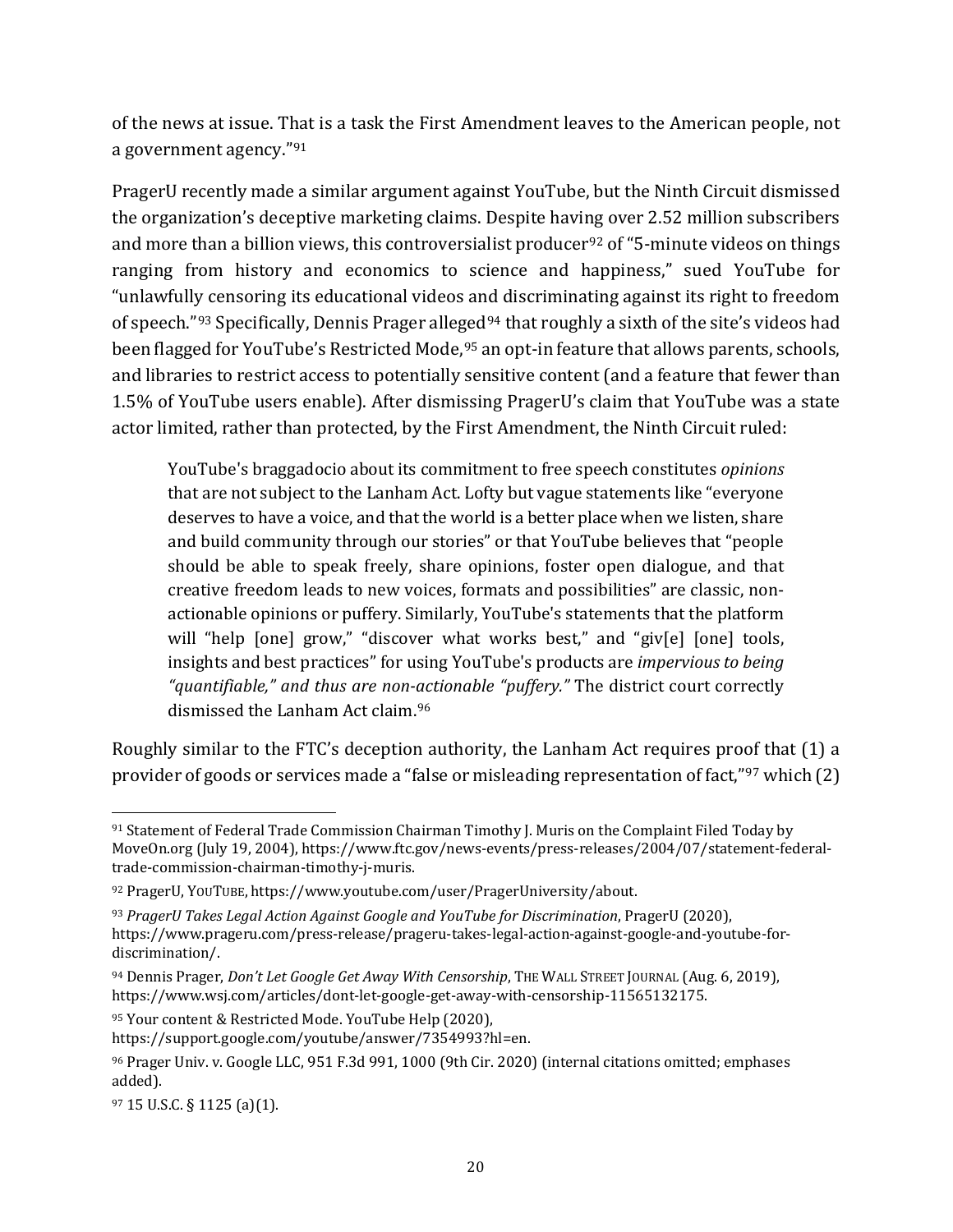is "likely to cause confusion" or deceive the general public about the product.<sup>[98](#page-20-0)</sup> Puffery fails both requirements because it "is not a specific and measurable claim, capable of being proved false or of being reasonably interpreted as a statement of objective fact."[99](#page-20-1) Likewise, The FTC's bedrock 1983 Deception Policy Statement declares that the "Commission generally will not pursue cases involving obviously exaggerated or puffing representations, i.e., those that the ordinary consumers do not take seriously."[100](#page-20-2)

There is simply no way social media publishers can be successfully sued for "fairness" or "bias" in their content moderation practices, or for their subjective enforcement decisions. At most, consumer protection claims could be based on clear claims involving objectively verifiable aspects of content moderation. For example, if a social media publisher proclaimed that it did not employ Chinese citizens as content moderators when, in fact, it did, this might well constitute deception. The value of the product quality may be subjective, but its truth is objectively verifiable. Thus, for example, the FTC polices claims that goods were "Made in USA" despite the subjectivity of that value, or labels promising that diamonds were "real" despite their physical indistinguishability from laboratory-grown diamonds. Once again, though, it is precisely subjective line-drawing about what constitutes hate speech, abuse, misinformation and the like that Carr is complaining about—all questions of opinion that the First Amendment protects.

**CARR: The Supreme Court has written that "assuring that the public has access to a multiplicity of information sources is a governmental purpose of the highest order, for it promotes values central to the First Amendment."[101](#page-20-3)**

**FACT***:* **Never before in human history has the ordinary person had greater "access to a multiplicity of information sources."** 

<span id="page-20-0"></span><sup>98</sup> 15 U.S.C. § 1125 (a)(1)(A).

<span id="page-20-1"></span><sup>99</sup> Coastal Abstract Service v. First Amer. Title, 173 F.3d 725, 731 (9th Cir. 1998).

<span id="page-20-2"></span><sup>100</sup> Fed. Trade Comm'n, FTC Policy Statement on Deception, at 4 (Oct. 14, 1983). The Commission added: "Some exaggerated claims, however, may be taken seriously by consumers and are actionable." But the Commission set an exceptionally high bar for such claims:

For instance, in rejecting a respondent's argument that use of the words "electronic miracle" to describe a television antenna was puffery, the Commission stated: Although not insensitive to respondent's concern that the term miracle is commonly used in situations short of changing water into wine, we must conclude that the use of "electronic miracle" in the context of respondent's grossly exaggerated claims would lead consumers to give added credence to the overall suggestion that this device is superior to other types of antennae.

<span id="page-20-3"></span><sup>101</sup> Carr, *supra* note [1,](#page-0-1) at 7.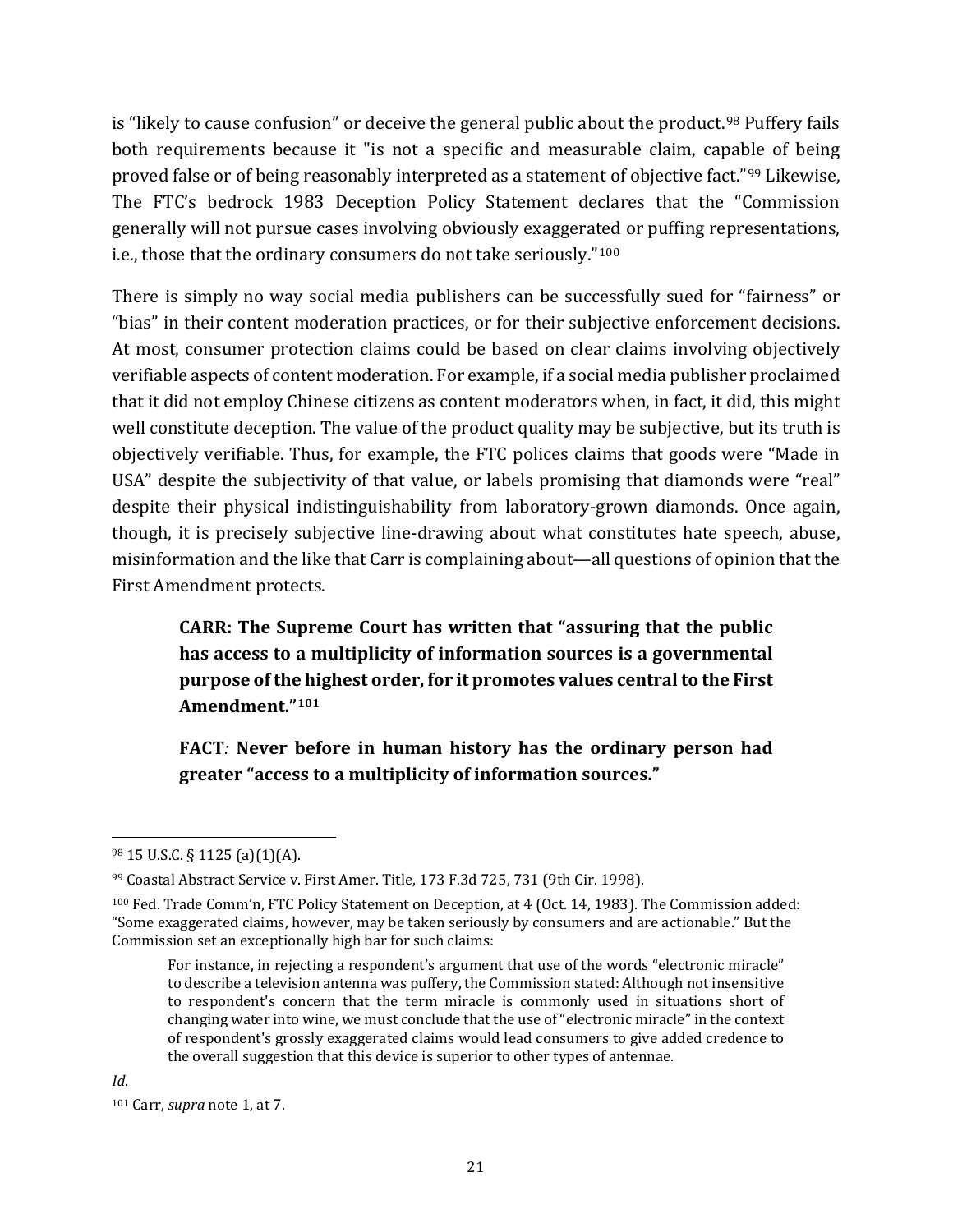As the Supreme Court recognized in *Reno v. ACLU* (1997), the Internet is "a unique and wholly new medium of worldwide human communication."[102](#page-21-0) It offers "vast democratic forums" never before conceivable.[103](#page-21-1) A quarter century later, even though the Internet has changed significantly, what the *Reno* Court said remains true: there is no "single centralized point from which individual Web sites or services can be blocked from the Web." [104](#page-21-2) No tech company can block content from the web. Content unwelcome on one platform can readily find a home on another, or on a content provider's own website or platform. The explosion of content available online is thanks in no small part to Section 230, which made it feasible to build platforms for publishing user-generated content in the first place.

The language Carr quotes comes from *Turner*, a case that, as explained above, is readily distinguishable from social media publishers in every key respect. The *Turner* Court decided only that Congress had an "important or substantial governmental interest," the first prong of intermediate scrutiny. Thus, the Court's lofty language tells us nothing about how the Court would apply strict scrutiny in any future case. Legally, the use of a term like "highest order" is clearly dicta: it is a rhetorical aside unnecessary to the holding of the case, and has no binding effect.[105](#page-21-3)

The line Carr quotes is inapt for another reason. Immediately after that sentence, the *Turner*  Court cites three cases as examples of the government's interest in "assuring that the public has access to a multiplicity of information sources."<sup>[106](#page-21-4)</sup> All three cases involved broadcasting, a medium that, unlike cable or digital media, receives exceptionally limited First Amendment protection. As the Supreme Court noted in its 1969 *Red Lion* decision upholding the Fairness Doctrine,<sup>[107](#page-21-5)</sup> "[a]lthough broadcasting is clearly a medium affected by a First Amendment interest, differences in the characteristics of new media justify differences in the First Amendment standards."[108](#page-21-6) *Red Lion* simply does not apply to digital media (or any other medium); the Supreme Court said so explicitly in *Reno v. ACLU* (1997). [109](#page-21-7) More recently, the

<span id="page-21-0"></span><sup>102</sup> 521 U.S. 844, 850.

<span id="page-21-1"></span><sup>103</sup> *Id.* at 868-69.

<span id="page-21-2"></span><sup>104</sup> *Id.* at 853.

<span id="page-21-3"></span><sup>105</sup> Turner Broad. Sys., Inc. v. FCC, 512 U.S. 622, 663 (1994); Black's Law Dictionary (10th ed. 2014) ("Dicta" is a "judicial comment made while delivering a judicial opinion, but one that is unnecessary to the decision in the case and therefore not precedential (although it may be considered persuasive)").

<span id="page-21-4"></span><sup>106</sup> FCC v. WNCN Listeners Guild, 450 U.S. 582, 594 (1981); FCC v. National Citizens Comm. for Broadcasting, 436 U.S. 775, 795 (1978); United States v. Midwest Video Corp., 406 U.S. 649 (1972) (upholding law barring cable operators from "importing" the signals of broadcasters into other markets in order to protect the broadcaster in each market from external competition).

<span id="page-21-5"></span><sup>107</sup> Red Lion Broadcasting Co. v. FCC, 395 U.S. 367, 370 (1969).

<span id="page-21-6"></span><sup>108</sup> *Id.* at 386.

<span id="page-21-7"></span><sup>109</sup> 521 U.S. at 868..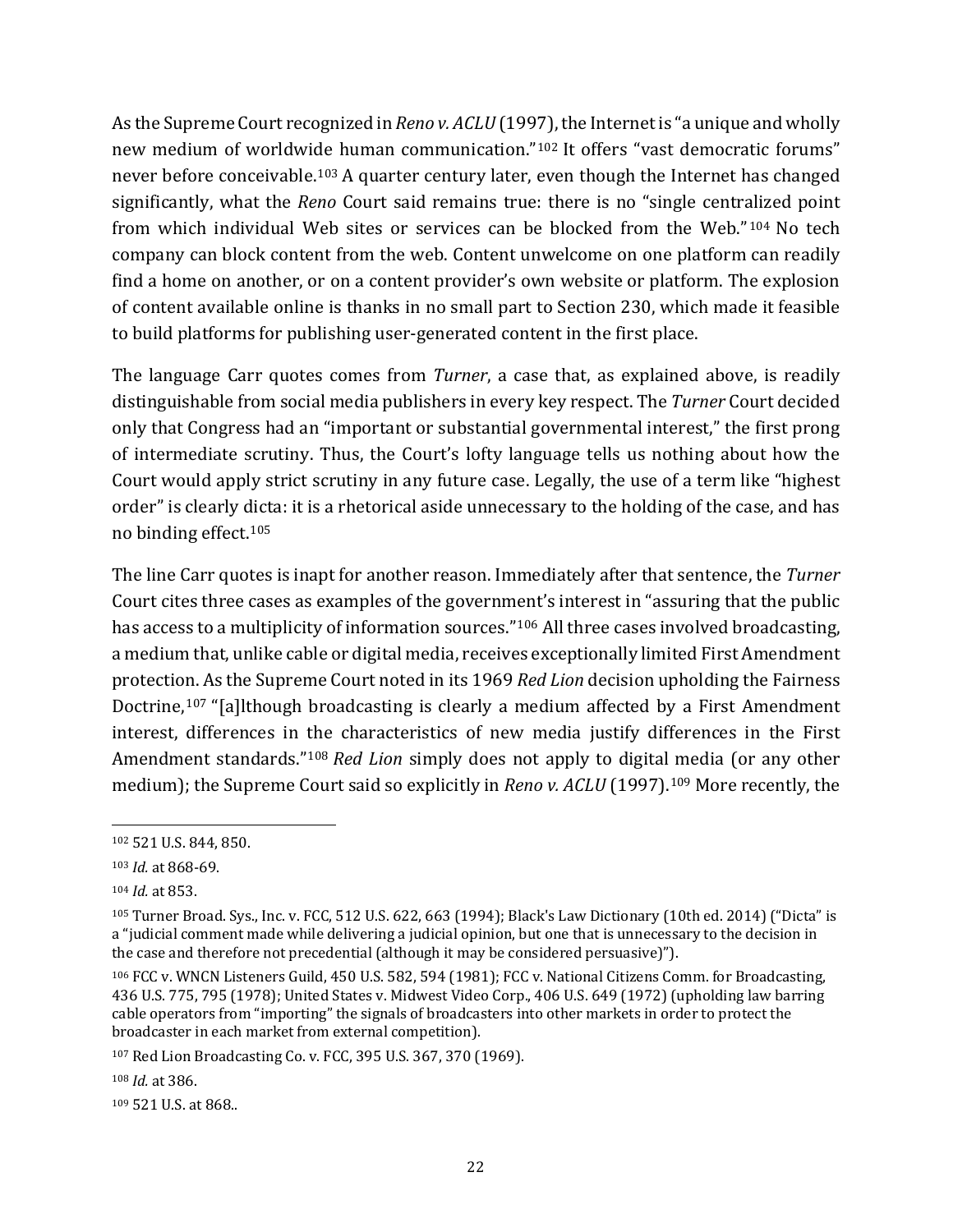Court declared in an opinion written by Justice Scalia: "whatever the challenges of applying the Constitution to ever-advancing technology, the basic principles of freedom of speech and the press, like the First Amendment's command, do not vary when a new and different medium for communication appears."[110](#page-22-0) Lower courts have consistently held that *Tornillo* protects the "the exercise of editorial control and judgment" by websites.[111](#page-22-1)

The *Turner* Court also referenced *Associated Press*, where it declared: "The First Amendment, far from providing an argument against application of the Sherman Act, here provides powerful reasons to the contrary. That Amendment rests on the assumption that the widest possible dissemination of information from diverse and antagonistic sources is essential to the welfare of the public, that a free press is a condition of a free society."[112](#page-22-2) Again, *Associated Press* involved purely anti-competitive business practices, not editorial judgments (and thus rational basis review). When the Court said that "[t]he First Amendment affords not the slightest support for the contention that a combination to restrain trade in news and views has any constitutional immunity,"<sup>[113](#page-22-3)</sup> the key words were "combination" and "restrain trade": the First Amendment does not protect a local newspaper excluding rivals from a cartel because "[m]ember publishers of AP are engaged in business for profit exactly as are other business men who sell food, steel, aluminum, or anything else people need or want."[114](#page-22-4) There *is* a valid governmental interest in policing business practices in that market, but that interest in no way justifies interfering with editorial judgments, as *Tornillo* makes abundantly clear. The Court has thus interpreted *Associated Press* not to uphold regulations that level the playing field for speech, but to strike them down.

In *Buckley v. Valeo*, still the Court's fundamental statement on campaign-finance regulation, the Court struck down limits on election-related expenditures made independently of political candidates. This limit "aimed in part at equalizing the relative ability of all voters to affect electoral outcomes."[115](#page-22-5) But, explained the Court, quoting *Associated Press*, "the concept that government may restrict the speech of some elements of our society in order to enhance

<span id="page-22-4"></span><sup>114</sup> *Id.* at 6.

<span id="page-22-0"></span><sup>110</sup> Brown v. Entertainment Merchants Assn., 564 U.S. 786, 790 (2011) (striking down a state law restricting the purchase of violent video games).

<span id="page-22-1"></span><sup>111</sup> Huber v. Biden, No. 21-cv-06580-EMC, 2022 U.S. Dist. LEXIS 48660, at \*20 (N.D. Cal. Mar. 18, 2022); O'Handley v. Padilla, 2022 WL 93625, at \*15 (N.D. Cal. Jan. 10, 2022); NetChoice, LLC v. Paxton, No. 1:21-CV-840-RP, 2021 U.S. Dist. LEXIS 233460 (W.D. Tex. Dec. 1, 2021); La'Tiejira v. Facebook, Inc., 272 F. Supp. 3d 981, 991 (S.D. Tex. 2017); e-ventures Worldwide, LLC v. Google, Inc., 2017 WL 2210029, at \*4 (M.D. Fla. Feb. 8, 2017); Zhang v. Baidu.com, Inc., 10 F. Supp. 3d 433, 437, 440 (S.D.N.Y. 2014); Langdon v. Google, Inc., 474 F. Supp. 2d 622, 629-30 (D. Del. 2007).

<span id="page-22-2"></span><sup>112</sup> 326 U.S. 1 (1945).

<span id="page-22-3"></span><sup>113</sup> *Id.* at 21.

<span id="page-22-5"></span><sup>115</sup> Buckley v. Valeo, 424 U.S. 1, 16 (1976).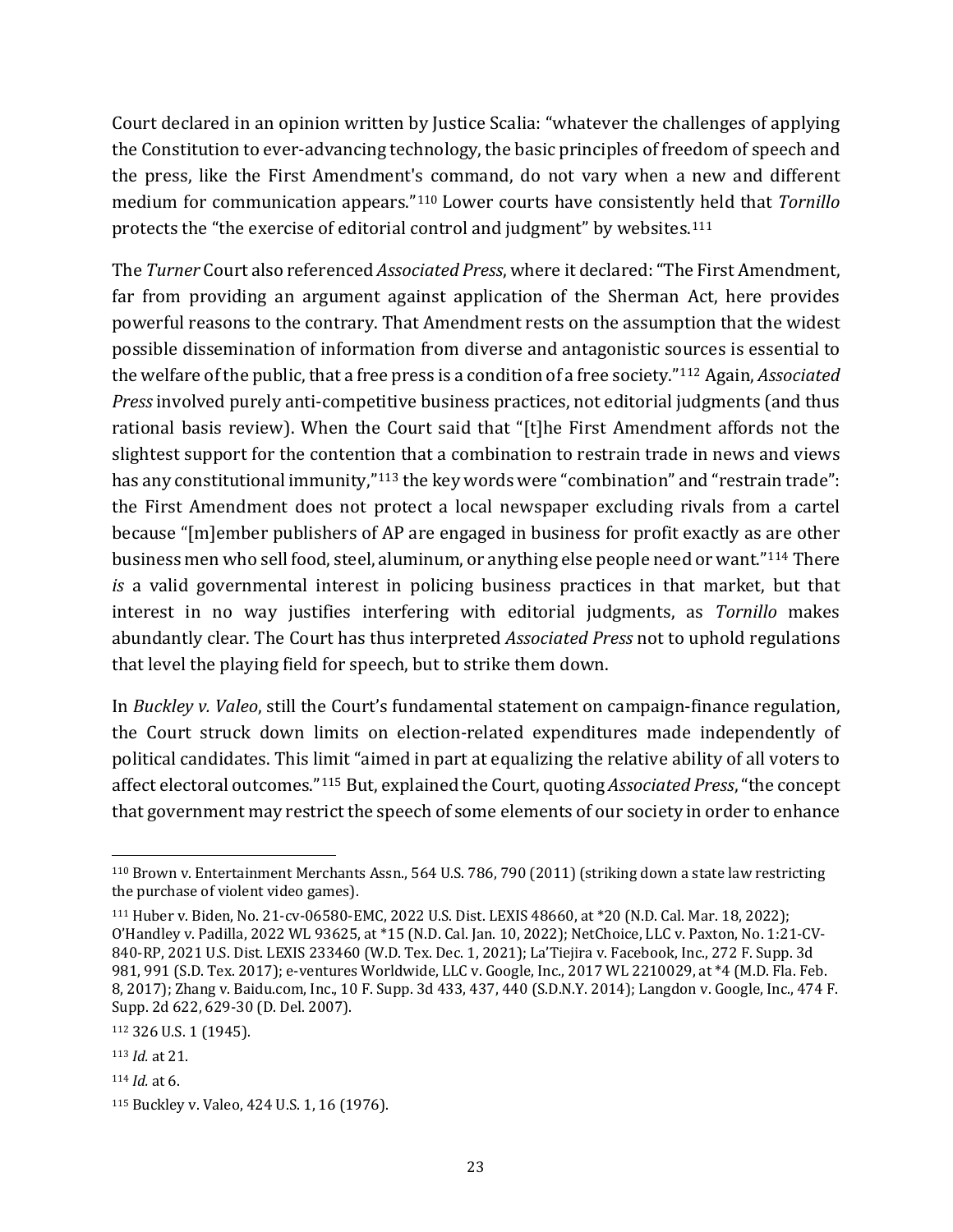the relative voice of others is wholly foreign to the First Amendment, which was designed 'to secure 'the widest possible dissemination of information from diverse and antagonistic sources,' and 'to assure unfettered interchange of ideas for the bringing about of political and social changes desired by the people.'"[116](#page-23-1) Citing *Tornillo*, the Court ruled that "legislative restrictions on advocacy of the election or defeat of political candidates are wholly at odds with the guarantees of the First Amendment."<sup>[117](#page-23-2)</sup>

# **II. Section 230**

Carr's testimony reflects a concern that social media publishers are moderating content in ways that he disapproves of, and that the courts' applications of Section 230 are to blame. In fact, it is the First Amendment that ultimately protects content moderation decisions; Section 230 merely provides a procedural mechanism by which any publisher of user-generated content can avoid voluminous, meritless, and costly litigation based on its decision *not* to publish certain content or speakers.

## **CARR: When the federal government conferred special benefits on Internet companies in the 1990s…[118](#page-23-3)**

# **FACT: Section 230 provides broad immunity that is not industry- or business model–specific.**

Again, Section 230's protections are not "special"; they apply equally to any business with an online presence, *i.e.*, an interactive computer service (ICS),<sup>[119](#page-23-4)</sup> and indeed to Internet users themselves. [120](#page-23-5) Essentially, anyone involved in publishing, retweeting, or providing access to third-party content online is protected by Section 230. President Trump himself relied upon Section 230 to have dismissed a lawsuit against him alleging that he was liable for retweeting defamatory material posted by another Twitter user. [121](#page-23-6)

<span id="page-23-1"></span><sup>116</sup> 424 U.S. at 48-49 (citing New York Times Co. v. Sullivan, 376 U.S. 254, 266, 269 (1964), quoting Associated Press v. United States, 326 U.S. 1, 20 (1945), and Roth v. United States, 354 U.S., at 484.).

<span id="page-23-2"></span><sup>117</sup> *Id.* at 50.

<span id="page-23-3"></span><sup>118</sup> Carr, *supra* not[e 1,](#page-0-1) at 6.

<span id="page-23-4"></span><sup>119</sup> 47 U.S.C. § 230(f)(2).

<span id="page-23-5"></span><span id="page-23-0"></span><sup>120</sup> 47 U.S.C. § 230(c)(1) ("No provider *or user* of an interactive computer service shall be held liable . . . .") (emphasis added); *see supra* at 12[-13.](#page-11-7)

<span id="page-23-6"></span><sup>121</sup> Cristiano Lima, *Before bashing tech's legal shield, Trump used it to defend himself in court*, POLITICO (June 4, 2020), [https://www.politico.com/news/2020/06/04/tech-legal-trump-court-301861.](https://www.politico.com/news/2020/06/04/tech-legal-trump-court-301861)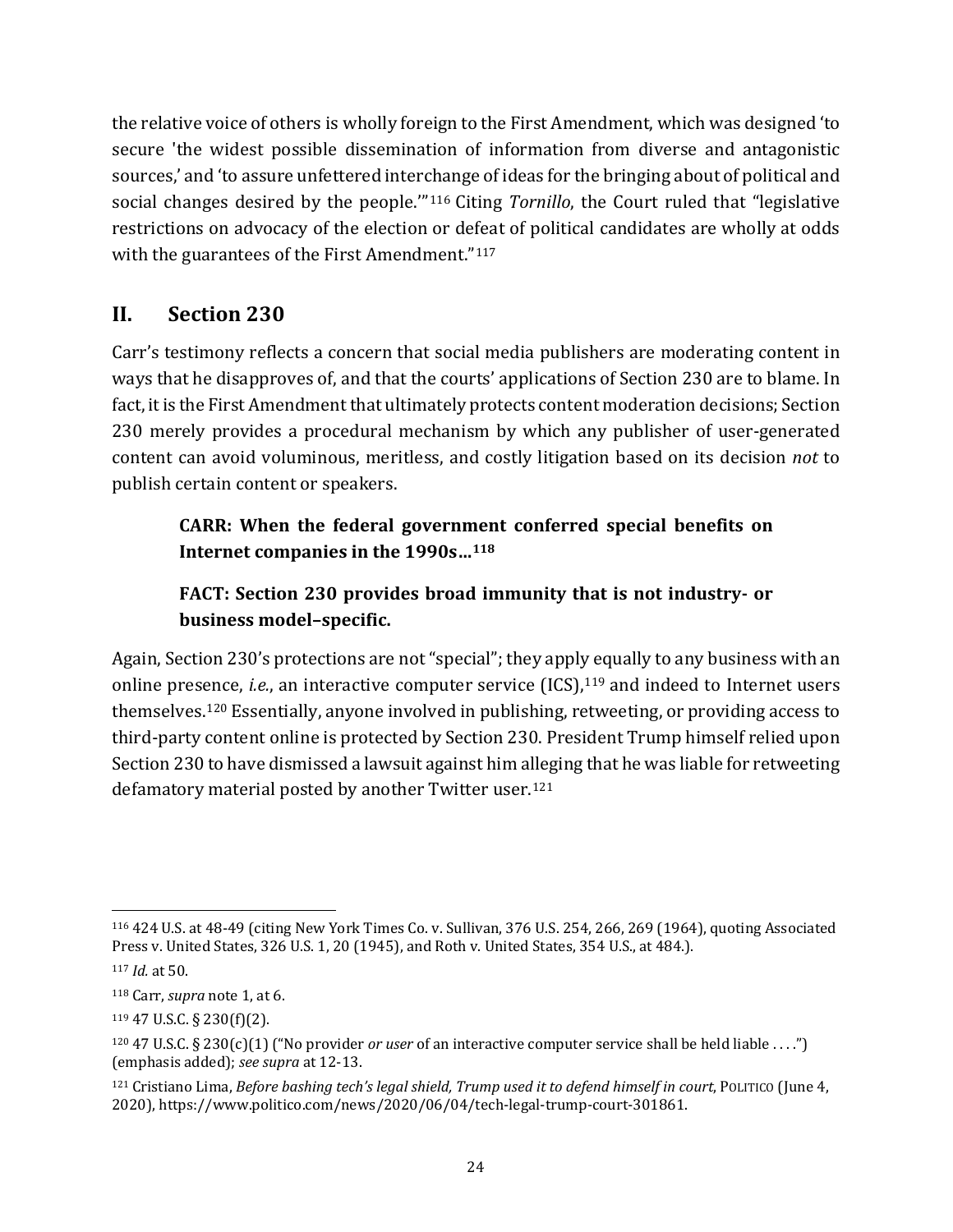### **CARR: … it did so, as Section 230 states, "to preserve the vibrant and competitive free market that presently exists."[122](#page-24-0)**

### **FACT: Section 230 fosters free speech by permitting competition** *between platforms* **with respect to their content policies.**

Carr insinuates that Section 230 is not preserving "the vibrant and competitive free market" because tech companies are taking down content and banning users he thinks should stay up. This is precisely the kind of confusion that Rep. Cathy McMorris Rodgers (R-WA) refuted in 2019: "Section 230 is … largely misunderstood. Congress never intended to provide immunity only to websites who are 'neutral.' Congress never wanted platforms to simply be neutral conduits, but in fact wanted platforms to moderate content."[123](#page-24-1) Sen. Ron Wyden (D-OR), one of Section 230's original sponsors, confirmed this understanding: "Section 230 is not about neutrality. Period. Full stop. 230 is all about letting private companies make their own decisions to leave up some content and take other content down."[124](#page-24-2)

Indeed, Section 230's purpose was not to foster free speech and competition by limiting what rules interactive computer services may set for their own platforms. Instead, Section 230 aimed to allow ICS providers to compete by offering different types of communities with different content moderation practices without fear of potential liability. Section 230 would foster, and has fostered, free speech online by making the publishing of user-generated content feasible in the first place.

<span id="page-24-0"></span><sup>122</sup> Carr, *supra* not[e 1,](#page-0-1) at 6.

<span id="page-24-1"></span><sup>123</sup> Remarks of Cathy McMorris Rodgers, House Energy & Commerce Committee, Hearing on "Fostering a Healthier Internet to Protect Consumers," (Oct. 16, 2019), https://youtu.be/DaACbUEenZo?t=1430.

<span id="page-24-2"></span><sup>124</sup> Emily Stewart*, Ron Wyden Wrote The Law That Built The Internet. He Still Stands By it – And Everything It's Brought With It*, VOX (May 16, 2019, 9:50 AM), https://www.vox.com/recode/2019/5/16/18626779/ronwyden-section-230-facebook-regulations-neutrality.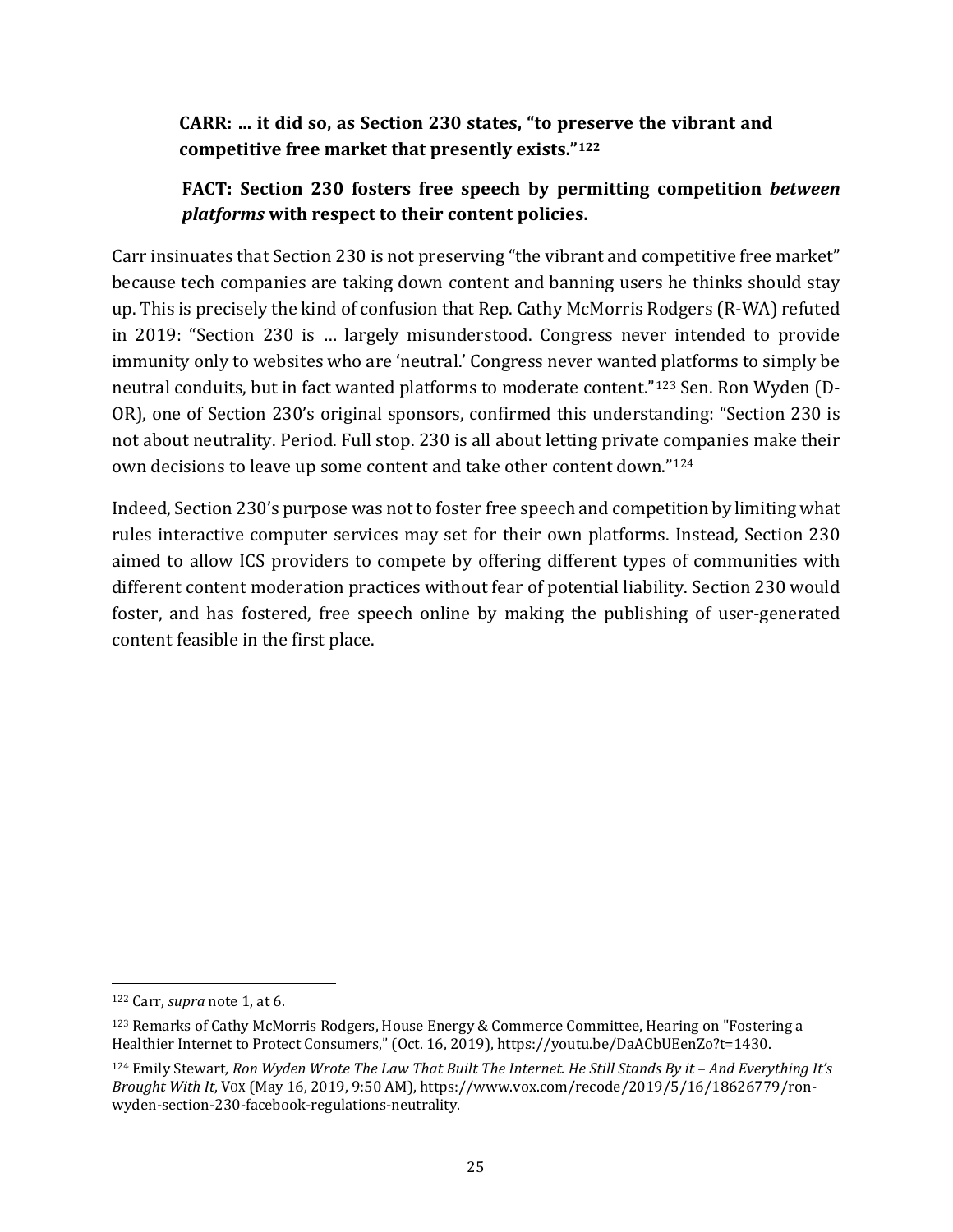**CARR: as Justice Thomas has made clear, courts have construed Section 230 broadly to confer sweeping immunity on some of the largest companies in the world that is found nowhere in the text of the statute. They have done so in a way that nullifies the limits Congress placed on the types of actions that Internet companies can take while continuing to benefit from Section 230. Congress should address this by ensuring that Internet companies no longer have carte blanche to censor speech while maintaining their Section 230 protections.[125](#page-25-0)**

# **FACT: Section 230 is working precisely as intended, by providing comprehensive protection against lawsuits that would inhibit companies from setting and enforcing their own content policies.**

Carr's testimony belies a mistaken belief that Congress intended Section 230 to limit protection of content moderation. The opposite is true. As discussed above, the fundamental purpose of the law was to remove barriers that might keep providers from establishing content policies and enforcing them for fear of ruinous litigation. Congress chose to do so by offering comprehensive protection to cover as much moderation activity as possible.

Section 230 supplies effectively two kinds of benefits. First, it provides immunity for publishing (purely) third-party content. Paragraph (c)(1) superseded the common law as developed by courts in the early 1990s, under which websites could have been held liable for unlawful content created by third parties either because they attempted to moderate it<sup>[126](#page-25-1)</sup> or because they should have known that the content was unlawful.[127](#page-25-2) Both of these scenarios created a version of the "Moderator's Dilemma," in which websites have a perverse incentive to avoid content moderation, monitoring for unlawful content, or even making it easy for users to flag unlawful content—because doing so would increase their liability.

Second, Section 230 also provides immunity for content moderation. Section 230(c)(2)(A) explicitly covers content moderation, protecting "any action voluntarily taken in good faith to restrict access to or availability of material that the provider or user considers to be . . . objectionable."<sup>[128](#page-25-3)</sup> Because 230(c)(1) does not explicitly address restriction of access to content, many commentators across the political spectrum assume that the two functions of the statute map neatly onto these two provisions, with (c)(1) protecting "hosting" (*i.e.*, publishing) and *only* (c)(2)(A) protecting moderation. In fact, (c)(1) has consistently been

<span id="page-25-0"></span><sup>125</sup> Carr, *supra* not[e 1,](#page-0-1) at 6.

<span id="page-25-1"></span><sup>126</sup> Stratton Oakmont, Inc. v. Prodigy Servs. Co., 1995 WL 323710 (N.Y. Sup. Ct., May 24, 1995) (unpublished).

<span id="page-25-2"></span><sup>127</sup> Cubby, Inc. v. CompuServe Inc., 776 F. Supp. 135 (S.D.N.Y. 1991).

<span id="page-25-3"></span><sup>128</sup> 47 U.S.C. § 230(c)(2)(A).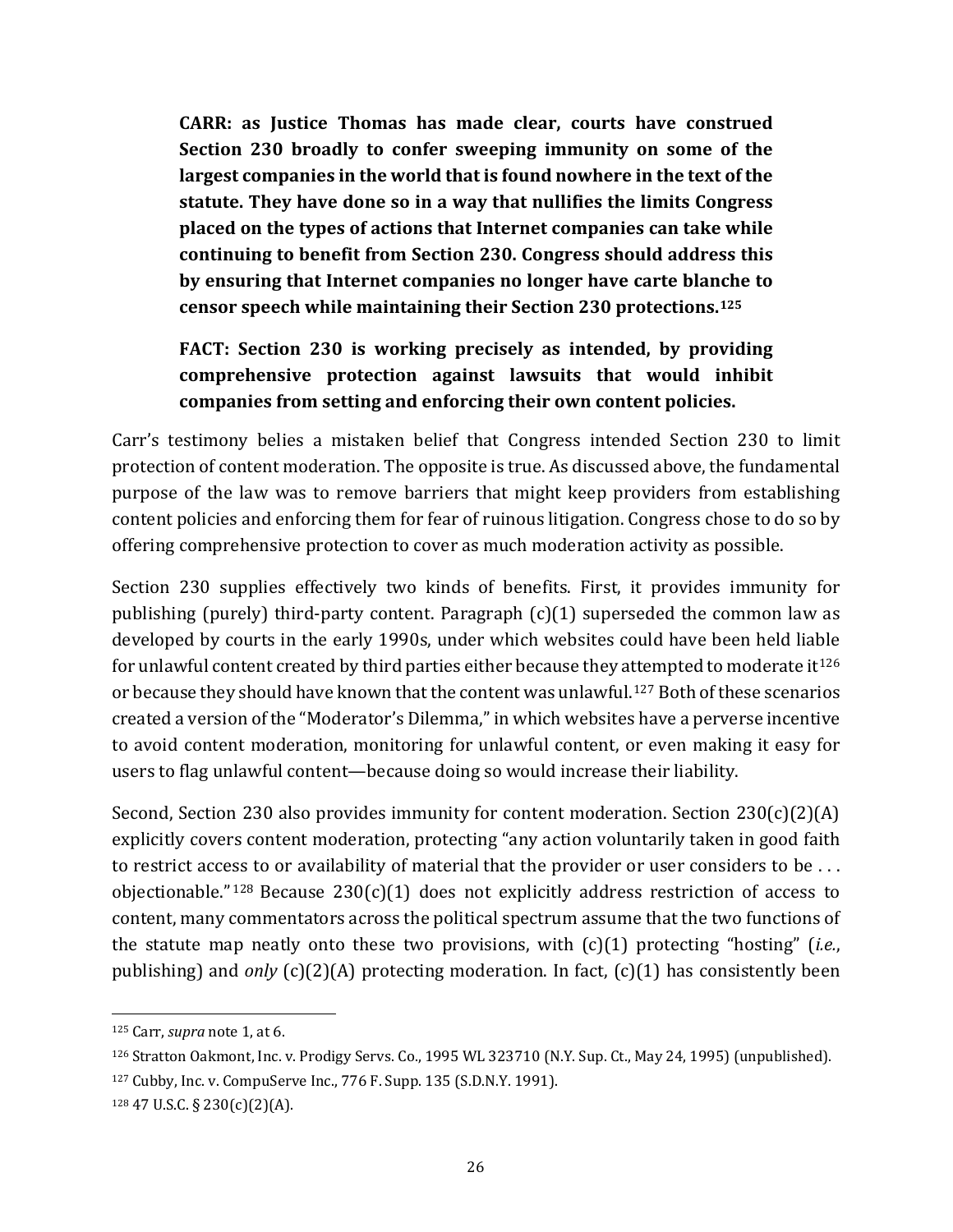interpreted to cover both. In its 1997 *Zeran* decision, the Fourth Circuit became the first appellate court to interpret Section  $230(c)(1)$ , concluding that "lawsuits seeking to hold a service provider liable for its exercise of a publisher's traditional editorial functions—such as deciding whether to publish, withdraw, postpone or alter content—are barred." [129](#page-26-0) Subsequent courts have consistently held that  $230(c)(1)$  protects content moderation, and nearly all content moderation cases are resolved under  $230(c)(1)$  rather than  $230(c)(2)(A)$ . "Of the 516 content moderation decisions reviewed, only 19 of the opinions focused on Section  $230(c)(2)$  'good faith' provision."<sup>[130](#page-26-1)</sup>

Carr invokes Justice Clarence Thomas's concurrences in two decisions involving certiorari (whether to grant review of lower court decisions). [131](#page-26-2) Both opinions are nonbinding statements in which one of the Court's nine justices speculates about why the Court should, in some other hypothetical future case, reinterpret Section 230's protections for content moderation. Since neither case involved those aspects of Section 230, Thomas was improvising without the benefit of briefing as to how Section 230 protects content moderation. [132](#page-26-3) Carr, like Justice Thomas, believes that courts have misread the statute because their interpretation of  $230(c)(1)$  has rendered  $230(c)(2)(A)$  superfluous. But the courts have explained exactly how these two provisions operate differently and complement each other:  $230(c)(1)$  protects websites only if they are not responsible, even "in part," for the "development" of the content at issue. If, for example, they edit that content in ways that contribute to its illegality (say, deleting "not" in "John is not a murderer"), they lose their  $230(c)(1)$  protection from suit. Because Congress aimed to remove all potential disincentives to moderate content, it included  $230(c)(2)(A)$  as a belt-and-suspenders protection for the service's decision to remove content even in this situation.

Thus, the two provisions serve different functions:  $(c)(1)$  protects ICS providers and users but only insofar as they are not themselves information content providers (ICPs)—that is, not responsible, even "in part, for the creation or development of information provided

<span id="page-26-0"></span><sup>129</sup> Zeran v. Am. Online, 129 F.3d 327, 330 (4th Cir. 1997); *see also* Barrett v. Rosenthal*,* 146 P.3d 510, 515 (Cal. 2006).

<span id="page-26-1"></span><sup>130</sup> "Of these [19 decisions], the vast majority involved disputes over provider efforts to block spam." Elizabeth Banker, *Internet Association: A Review of Section 230's Meaning & Application Based On More Than 500 Cases* at 10, INTERNET ASSOCIATION (July 27, 2020), available at https://techfreedom.org/wpcontent/uploads/2022/04/IA\_Review-Of-Section-230-3.pdf.

<span id="page-26-2"></span><sup>131</sup> Jane Doe v. Facebook, Inc., 595 U. S. \_\_\_\_, No. 21-459 (Mar. 7, 2022) (Thomas, J., concurring in denial of certiorari) (involving liability for sex trafficking); Biden v. Knight First Amendment Inst. at Columbia Univ., 141 S. Ct. 1220 (2021) (Thomas, J., concurring in grant of certiorari) (involving whether government-run webpages are public fora).

<span id="page-26-3"></span><sup>132</sup> *See generally* Berin Szóka & Corbin Barthold, *Justice Thomas's Misguided Concurrence on Platform Regulation*, LAWFARE (April 14, 2021), [https://www.lawfareblog.com/justice-thomass-misguided](https://www.lawfareblog.com/justice-thomass-misguided-concurrence-platform-regulation)[concurrence-platform-regulation.](https://www.lawfareblog.com/justice-thomass-misguided-concurrence-platform-regulation)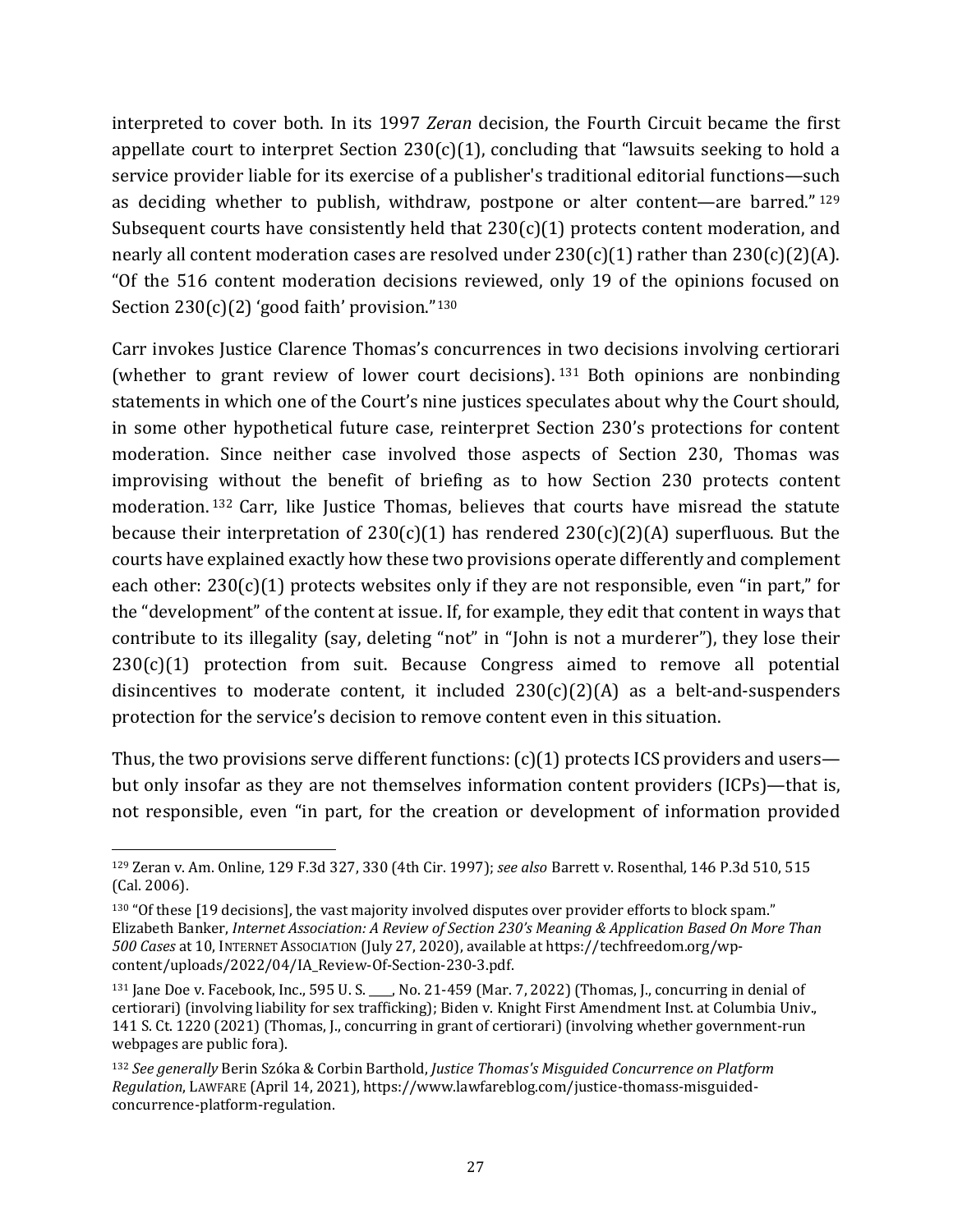through the Internet or any other interactive computer service." [133](#page-27-0) But  $(c)(2)(A)$ 's protections apply even when an ICS provider or user is responsible, at least in part, for developing the content at issue.

The critical point here is that, while Section 230 changed the baseline of common law liability for *publishing* third-party content, it did not change the baseline for *moderating* (*i.e.*, declining to publish or withdrawing from publication) third-party content. Content moderation is governed, ultimately, by the First Amendment's protections for the exercise of editorial discretion. Section 230 merely offers a civil procedure shortcut for those exercising that First Amendment right to resolve lawsuits about that exercise quickly and cheaply, without the expense and hassle of having to litigate difficult questions of constitutional law. Without Section 230 protections, ICS providers would face what the Ninth Circuit, in its landmark *Roommates* decision, famously called "death by ten thousand duckbites"[134](#page-27-1): liability at the scale of the billions of pieces of content generated by users of social media sites and other third parties every day. As that court explained, "section 230 must be interpreted to protect websites not merely from ultimate liability, but from having to fight costly and protracted legal battles."[135](#page-27-2)

In short, Congress did not "place limits" on what interactive computer services may do "while continuing to benefit from Section 230," as Carr claims. Congress broadly immunized providers for publishing user-generated content, [136](#page-27-3) and for performing content moderation, in order to ensure their ability to set and enforce content policies, or decline to do so, without fear of suffering financial ruin in litigation.

And yet even if Carr's preferred interpretation of Section 230—that (c)(2)(A) alone governs liability standards for the removal of content—were adopted by the courts, his argument would still fail to produce the results he desires.

First, Section 230(c)(1) and 230(c)(2)(A) are not conditioned on one another. If, for instance, a social media company were not entitled to immunity for the removal of certain content, it would *still* be entitled to immunity against being held liable as the publisher of that content,

<span id="page-27-0"></span><sup>133</sup> 47 U.S.C. § 230(f)(3) ("The term 'information content provider' means any person or entity that is responsible, in whole or in part, for the creation or development of information provided through the Internet or any other interactive computer service.").

<span id="page-27-1"></span><sup>134</sup> Fair Hous. Council of San Fernando Valley v. Roommates.com, LLC, 521 F.3d 1157, 1174 (9th Cir. 2008). <sup>135</sup> *Id*.

<span id="page-27-3"></span><span id="page-27-2"></span><sup>136</sup> From civil liability and state criminal prosecution with respect to content they are not "responsible, in whole or in part" for creating or developing, 47 U.S.C. §§ 230(f)(2), (3), but not from federal criminal prosecution for any content, 47 U.S.C. § 230(e)(1).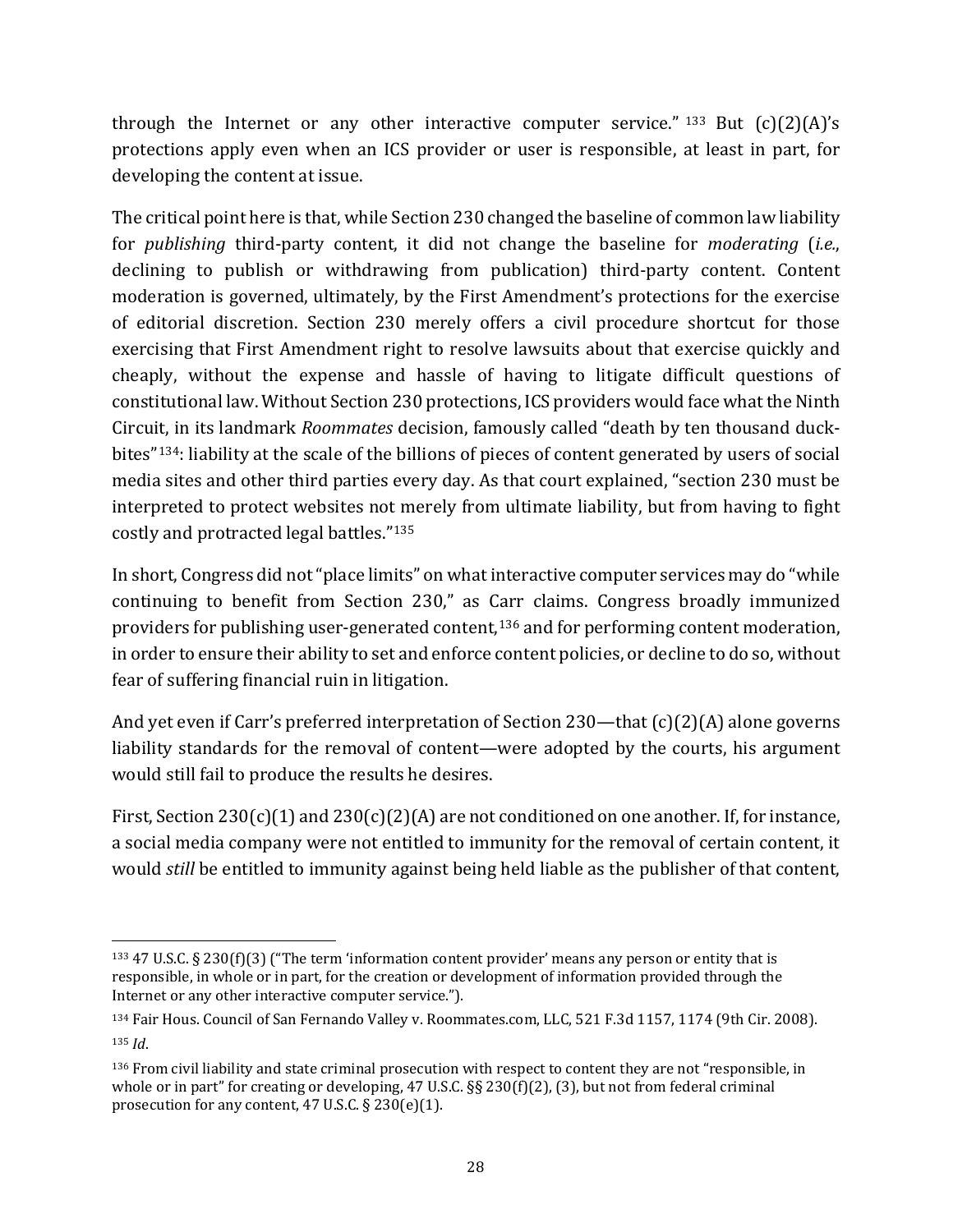thus benefitting from Section 230. Thus, even Carr's proposed reinterpretation of Section 230 would not cause an ICS provider to lose all 230 immunity simply for moderating content.

Second, even if Section 230(c)(2)(A) supplied the sole immunity for content removal, social media platforms would still be immunized for removing content in good faith<sup>[137](#page-28-0)</sup> that they subjectively believe to be "otherwise objectionable." This, again, is wholly consistent with the reason for the law's existence: to allow each service to set their own rules and enforce them according to their own judgment. These rules are inherently subjective editorial judgments. Indeed, the very categories of content prohibited in various terms of service often evade concrete definitions. What constitutes "hate speech," for example, will vary wildly from person to person, and platform to platform. Just as the government and the courts are not empowered to determine for newspapers what is news- and print-worthy, they cannot dictate to social media platforms how they must define subjective terms and concepts contained in their terms of service, or how they must be enforced.

Thus, even if the courts applied Section 230 in the way Carr believes they ought, social media platforms would still largely retain the immunity for their subjective, editorial judgments that Section 230 was intended to protect. Carr's argument is not for any return to the "true intent" of Section 230, which is presently working as it was intended to. [138](#page-28-1) Rather, Carr is essentially arguing for a new law fundamentally opposed to the purpose of Section 230: one that would provide the immunity necessary to make publishing user-generated content feasible, but only if platforms publish expression that they wish not to publish or be associated with. Such a regime would not be in line with the intent of Section 230; it would eviscerate the law's entire purpose. And far from furthering free speech and competition, it would hinder both, and pose significant First Amendment concerns.[139](#page-28-2)

<span id="page-28-0"></span><sup>137</sup> This would exclude anti-competitive business practices hidden behind purely pretextual editorial judgments. *See* Berin Szóka and Ashkhen Kazaryan, *Section 230: An Introduction for Antitrust & Consumer Protection Practitioners*, The Global Antitrust Institute Report on the Digital Economy, 1082-84 (2020).

<span id="page-28-1"></span><sup>138</sup> Ron Wyden, *I wrote this law to protect free speech. Now Trump wants to revoke it*, CNN BUSINESS PERSPECTIVES (June 9, 2020), available at https://www.cnn.com/2020/06/09/perspectives/ron-wydensection-230/index.html.

<span id="page-28-2"></span><sup>139</sup> TechFreedom, Comment Letter on Petition for Rulemaking to Clarify provisions of Section 230 Of the Communications Act of 1934, 36-40 (Sep. 2, 2020) (explaining that compelling platforms to cede their right to editorial discretion to obtain Section 230 protection would impose an unconstitutional condition on their First Amendment rights).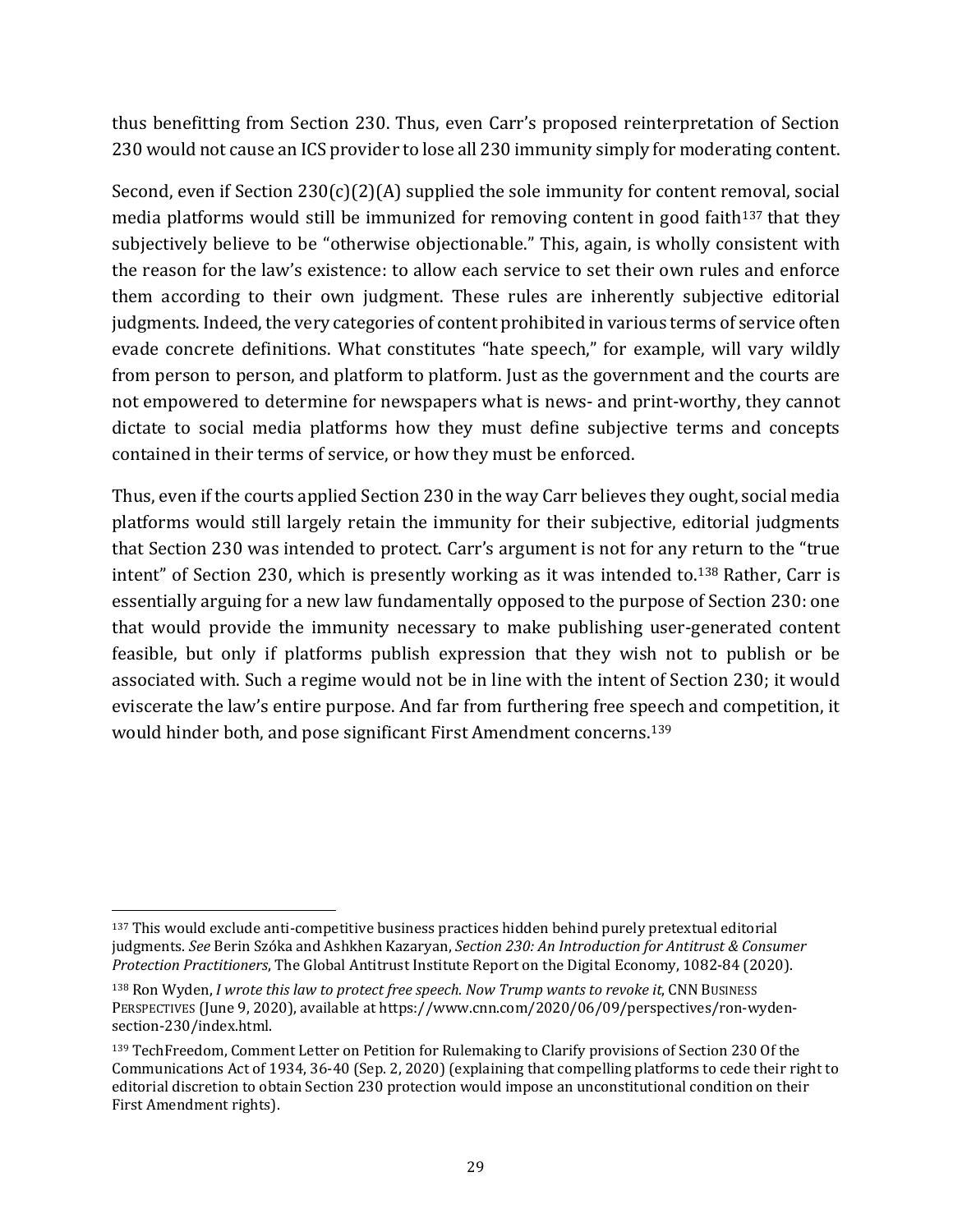**CARR: Section 230 itself codifies "user control" as an express policy goal, and it encourages Internet platforms to provide tools that will "empower" users to engage in their own content moderation. So, as Congress takes up reforms, it should do so mindful of how we can return power to Internet users over their online experiences. One idea on this front is to empower consumers to choose their own content filters.[140](#page-29-0)**

# **FACT: User control complements editorial judgment; both have a role to play.**

Section 230 indeed includes the policy of "encourag[ing] the development of technologies which maximize user control over what information is received by individuals, families, and schools who use the Internet and other interactive computer services. That policy preference is effectuated in Section  $230(c)(2)(B)$ , which immunizes against liability for "any action taken to enable or make available to information content providers or others the technical means to restrict access to material[.]" Accordingly, ICS providers are free to implement (and have in fact implemented) a wide variety of parental control tools, and functionality allowing users to block, hide, or report content provided by others—thus giving rather granular control to users over what they wish to see. But such control complements, rather than replaces, the constitutionally protected editorial judgments of ICS providers of what content they will or will not publish on their service.

# **III. Common Carriage Regulation: What Carr Is Really Talking About**

In 2017 Commissioner Carr correctly refuted claims that "Title II is preventing ISPs from selling bundled or curated plans that offer access to only a portion of the Internet"; as he noted, the FCC's 2015 Order "expressly stated that Title II allows providers to do just that."[141](#page-29-1) "This is part of what I call the 'Great Title II Headfake'," said Carr on Twitter in 2017, "attributing to Title II things it does not do."[142](#page-29-2) Now it is Carr who is calling for common

<span id="page-29-2"></span><sup>142</sup> Brendan Carr (@BrendanCarrFCC), TWITTER (May 9, 2020, 12:17 PM) [https://twitter.com/BrendanCarrFCC/status/1259170601585033217;](https://twitter.com/BrendanCarrFCC/status/1259170601585033217) *see also* Brendan Carr (@BrendanCarrFCC), TWITTER (Dec. 10, 2017, 10:14 AM), [https://twitter.com/brendancarrfcc/status/939890960997154817.](https://twitter.com/brendancarrfcc/status/939890960997154817)

<span id="page-29-0"></span><sup>140</sup> Carr, *supra* not[e 1,](#page-0-1) at 7.

<span id="page-29-1"></span><sup>141</sup> Statement of Commissioner Brendan Carr on the Circulation of a Draft Order on Restoring Internet Freedom, WC Docket No. 17-108 (Nov. 21, 2017), https://docs.fcc.gov/public/attachments/DOC-348261A5.pdf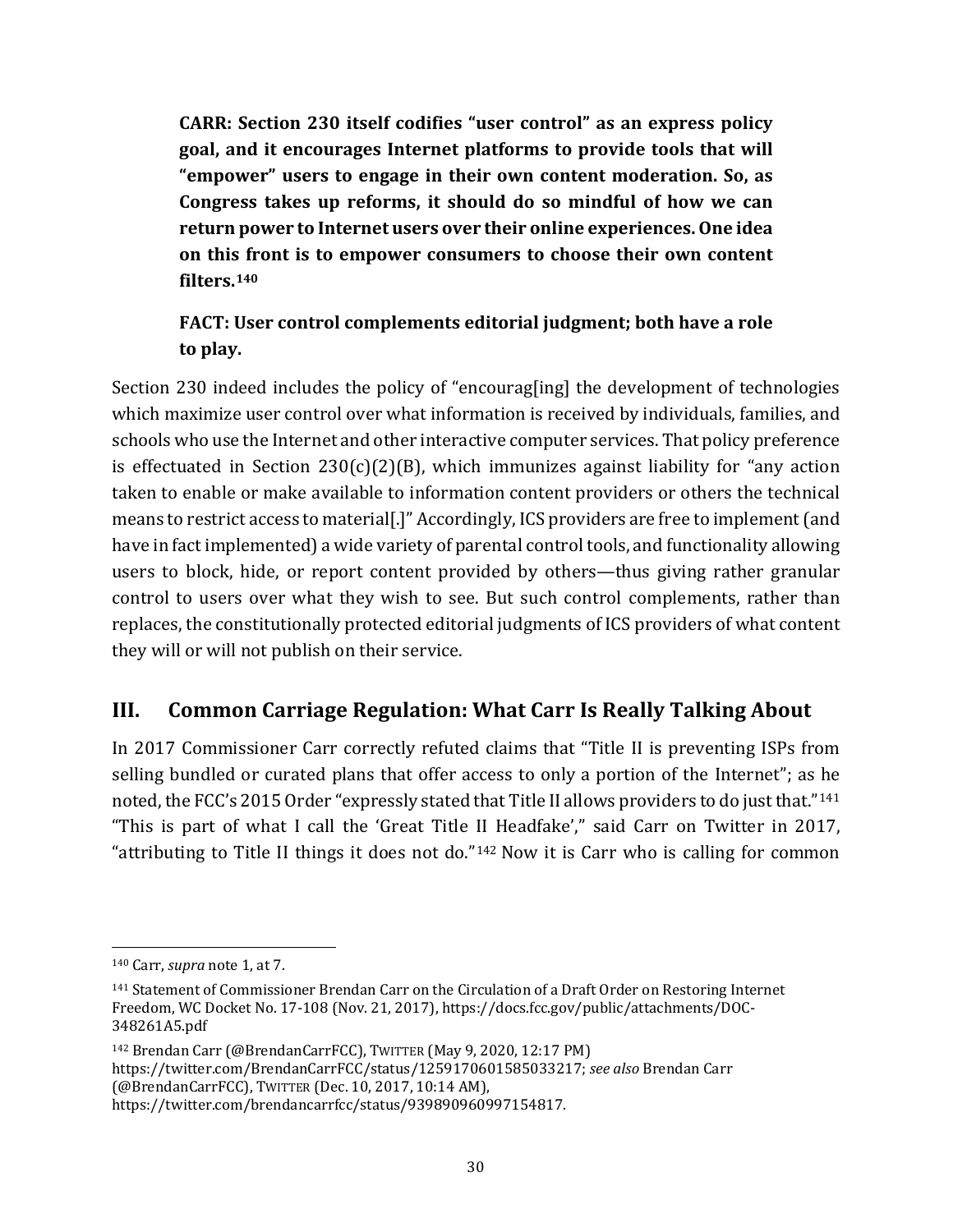carriage regulation to be imposed on the Internet, and it is Carr who is attributing to such regulation things it does not—indeed, constitutionally cannot—do.

Common carriage regulation applies to transportation of physical goods or, in communications services, to "transmission." The FCC has long distinguished between "basic" services, which simply *carry* data along, and "enhanced" services, which *process* data in some way.[143](#page-30-0) Under the FCC's longstanding *Computer Inquiries*, any service that offers more than "pure transmission capability" was an "enhanced" service. <sup>[144](#page-30-1)</sup> Congress codified this distinction in the 1996 Act's bifurcation between "telecommunications" ("basic") common carrier services and "information"("enhanced") non-common carrier services.[145](#page-30-2) As early as 2004, the FCC recognized that services and applications that use Internet Protocol are information services; rather than providing transmission services to their users, users "'bring their own broadband' transmission to interact with the … server" used to provide such services.<sup>[146](#page-30-3)</sup> Social media clearly meet the statutory definition of information services: micro-blogging, photo-sharing, video-streaming, group chats, newsfeeds, and other social media all extensively "transform" and "process" information supplied by users. [147](#page-30-4) Information services are, by definition, not common carriers. [148](#page-30-5) Moreover, while mere transformation and processing of information suffice to qualify something as information service, social media publishers do much more than offering such technological transformation of information: they exercise editorial judgment protected by the First Amendment. Such "curation," as Carr himself noted in the broadband context, is antithetical to common carriage.

Even when it does apply, common carriage regulation does not do what Carr wants. Even common carriers have never been compelled to host all comers. "An innkeeper or common carrier has always been allowed to exclude drunks, criminals and diseased persons[.]"[149](#page-30-6) "If the guest after being received misconducts himself so as to annoy the other guests, he may for that cause be ejected from the inn," as a preeminent 1911 treatise on common carriage

<span id="page-30-0"></span><sup>143</sup> *See, e.g.*, *Amendment of Section 64*.*702 of the Commission's Rules and Regulations* (*Second Computer Inquiry*), 77 FCC 2d 384, 420, ¶ 97 (1980).

<span id="page-30-1"></span><sup>144</sup> *Id*.

<span id="page-30-2"></span><sup>145</sup> 47 U.S.C. §§ 153(24), (53).

<span id="page-30-3"></span><sup>146</sup> Petition for Declaratory Ruling that pulver.com's Free World Dialup is Neither Telecommunications Nor a Telecommunications Service, WC Docket No. 03-45, Memorandum Opinion and Order, FCC 04-27, ¶ 6 (Feb. 19, 2004), https://docs.fcc.gov/public/attachments/FCC-04-27A1.pdf.

<span id="page-30-4"></span><sup>147</sup> 47 U.S.C. § 153(24).

<span id="page-30-5"></span><sup>148</sup> *See* Verizon v. FCC, 740 F.3d 623, 629-30, 650 (D.C. Cir. 2014).

<span id="page-30-6"></span><sup>149</sup> Lombard v. Louisiana, 373 U.S. 267, 280 (1963) (Douglas, J., concurring) (citing Bruce Wyman, *Public Service Corporations* (1911), https://bit.ly/3wb5c84).